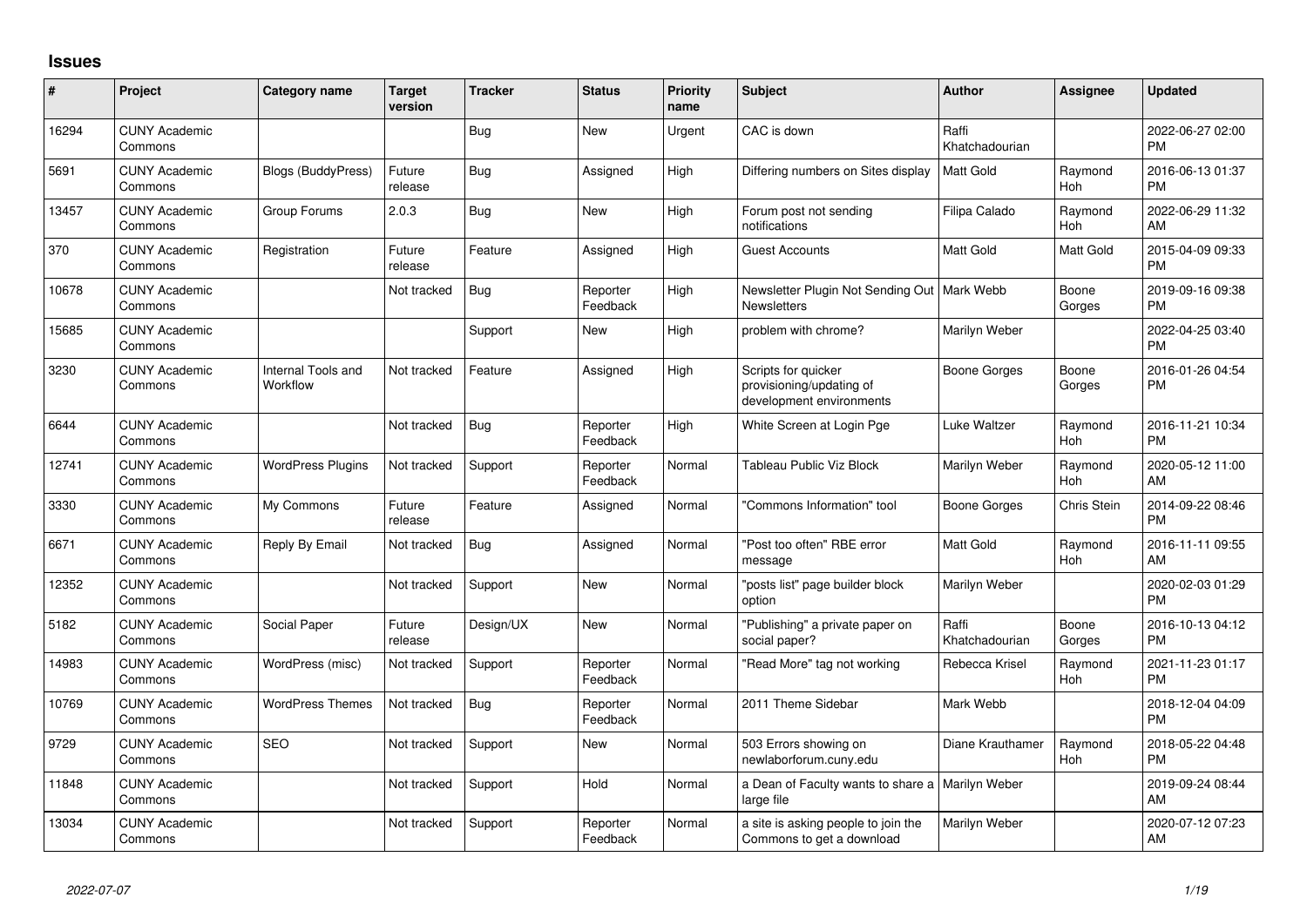| #     | Project                         | <b>Category name</b>     | <b>Target</b><br>version | <b>Tracker</b> | <b>Status</b>        | <b>Priority</b><br>name | <b>Subject</b>                                                                             | Author             | Assignee            | <b>Updated</b>                |
|-------|---------------------------------|--------------------------|--------------------------|----------------|----------------------|-------------------------|--------------------------------------------------------------------------------------------|--------------------|---------------------|-------------------------------|
| 481   | <b>CUNY Academic</b><br>Commons | Groups (misc)            | Future<br>release        | Feature        | Assigned             | Normal                  | ability to archive inactive groups<br>and blogs                                            | Michael Mandiberg  | Samantha<br>Raddatz | 2015-11-09 05:56<br><b>PM</b> |
| 11789 | <b>CUNY Academic</b><br>Commons | Courses                  | Future<br>release        | Feature        | <b>New</b>           | Normal                  | Ability to remove item from<br>Courses list                                                | Laurie Hurson      | Sonja Leix          | 2019-09-24 12:28<br><b>PM</b> |
| 5827  | <b>CUNY Academic</b><br>Commons | <b>Public Portfolio</b>  | Future<br>release        | Bug            | Assigned             | Normal                  | Academic Interests square bracket Scott voth<br>links not working                          |                    | Chris Stein         | 2016-08-11 11:59<br><b>PM</b> |
| 13255 | <b>CUNY Academic</b><br>Commons |                          | Not tracked              | Support        | Reporter<br>Feedback | Normal                  | Accessibility problems                                                                     | Marilyn Weber      |                     | 2020-09-01 05:48<br><b>PM</b> |
| 3939  | <b>CUNY Academic</b><br>Commons | <b>WordPress Plugins</b> | Future<br>release        | Bug            | Hold                 | Normal                  | Activity stream support for<br>Co-Authors Plus plugin                                      | Raymond Hoh        | Raymond<br>Hoh      | 2015-11-09 06:13<br><b>PM</b> |
| 4221  | <b>CUNY Academic</b><br>Commons | Group Forums             | Future<br>release        | Design/UX      | Assigned             | Normal                  | Add 'Number of Posts' display<br>option to Forum page                                      | Samantha Raddatz   | Samantha<br>Raddatz | 2015-06-26 02:21<br><b>PM</b> |
| 9895  | <b>CUNY Academic</b><br>Commons | Onboarding               | Future<br>release        | Feature        | Assigned             | Normal                  | Add "Accept Invitation"<br>link/button/function to Group<br>and/or Site invitation emails? | Luke Waltzer       | Boone<br>Gorges     | 2018-06-07 12:42<br><b>PM</b> |
| 10226 | <b>CUNY Academic</b><br>Commons | Courses                  | Future<br>release        | Feature        | New                  | Normal                  | Add "My Courses" to drop down<br>list                                                      | scott voth         | Boone<br>Gorges     | 2021-11-19 12:42<br><b>PM</b> |
| 5488  | <b>CUNY Academic</b><br>Commons | Social Paper             | Future<br>release        | Bug            | New                  | Normal                  | Add a "last edited by" field to<br>Social Paper group directories                          | Boone Gorges       |                     | 2016-04-21 10:05<br><b>PM</b> |
| 9835  | <b>CUNY Academic</b><br>Commons | Group Forums             | Future<br>release        | Bug            | Assigned             | Normal                  | add a "like" function?                                                                     | Marilyn Weber      | <b>Erik Trainer</b> | 2018-06-05 01:49<br><b>PM</b> |
| 16307 | <b>CUNY Academic</b><br>Commons |                          |                          | <b>Bug</b>     | <b>New</b>           | Normal                  | Add brief messaging to<br>accept/decline group membership<br>requests                      | <b>Matt Gold</b>   | Boone<br>Gorges     | 2022-06-27 06:13<br><b>PM</b> |
| 3492  | <b>CUNY Academic</b><br>Commons | <b>WordPress Themes</b>  | Future<br>release        | Support        | Assigned             | Normal                  | Add CBOX theme to the<br>Commons                                                           | scott voth         | Raymond<br>Hoh      | 2014-10-08 05:55<br><b>PM</b> |
| 11945 | <b>CUNY Academic</b><br>Commons | Reckoning                | Future<br>release        | Feature        | Reporter<br>Feedback | Normal                  | Add Comments bubble to<br>Reckoning views                                                  | Boone Gorges       | Boone<br>Gorges     | 2019-11-12 05:14<br><b>PM</b> |
| 2573  | <b>NYCDH Community</b><br>Site  |                          |                          | Feature        | Reporter<br>Feedback | Normal                  | Add dh_nyc twitter list feed to site                                                       | <b>Mark Newton</b> | Matt Gold           | 2013-05-16 11:42<br><b>PM</b> |
| 2571  | <b>NYCDH Community</b><br>Site  |                          |                          | Feature        | Assigned             | Normal                  | Add Google custom search box to<br>homepage                                                | <b>Mark Newton</b> | Raymond<br>Hoh      | 2013-05-18 07:49<br><b>PM</b> |
| 3220  | <b>CUNY Academic</b><br>Commons | <b>Public Portfolio</b>  | Future<br>release        | Feature        | Assigned             | Normal                  | Add indent/outdent option to<br>Formatting Buttons on Profile<br>Page                      | <b>Matt Gold</b>   | Boone<br>Gorges     | 2014-05-21 10:39<br><b>PM</b> |
| 4222  | <b>CUNY Academic</b><br>Commons | User Experience          | Future<br>release        | Design/UX      | <b>New</b>           | Normal                  | Add information to 'Delete<br>Account' page                                                | Samantha Raddatz   | scott voth          | 2015-06-26 11:35<br>AM        |
| 4225  | <b>CUNY Academic</b><br>Commons | DiRT Integration         | Future<br>release        | Design/UX      | <b>New</b>           | Normal                  | Add information to DIRT page (in<br>Create a Group)                                        | Samantha Raddatz   | Matt Gold           | 2015-06-26 03:14<br><b>PM</b> |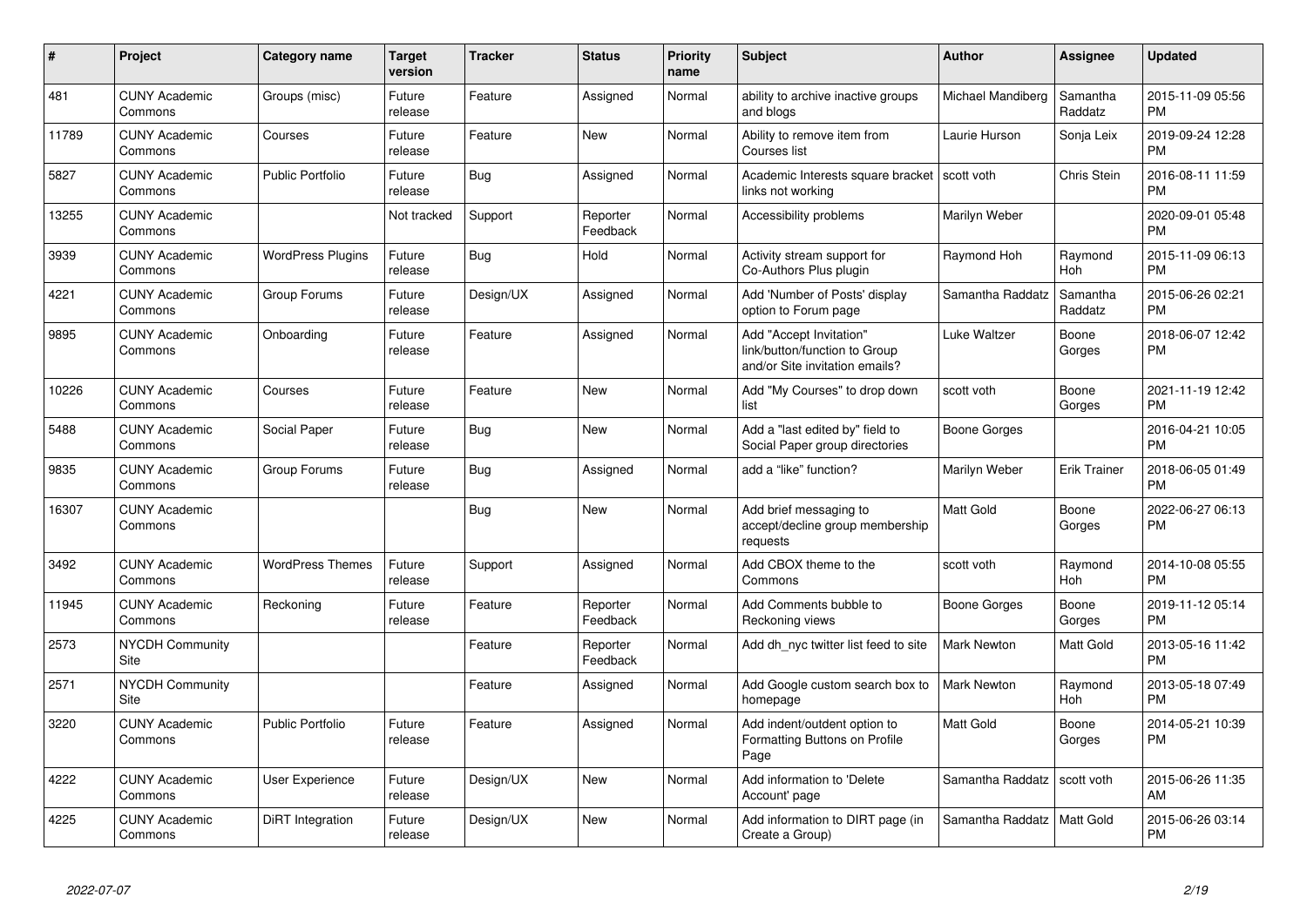| #     | <b>Project</b>                  | <b>Category name</b>     | <b>Target</b><br>version | <b>Tracker</b> | <b>Status</b>        | <b>Priority</b><br>name | <b>Subject</b>                                                                       | <b>Author</b>           | Assignee            | <b>Updated</b>                |
|-------|---------------------------------|--------------------------|--------------------------|----------------|----------------------|-------------------------|--------------------------------------------------------------------------------------|-------------------------|---------------------|-------------------------------|
| 4226  | <b>CUNY Academic</b><br>Commons | <b>BuddyPress Docs</b>   | Future<br>release        | Design/UX      | New                  | Normal                  | Add option to connect a Doc with a<br>Group                                          | Samantha Raddatz        | Samantha<br>Raddatz | 2015-09-09 04:08<br><b>PM</b> |
| 16290 | <b>CUNY Academic</b><br>Commons |                          |                          | Feature        | Reporter<br>Feedback | Normal                  | Add Table Of Contents Block<br>plug-in                                               | Raffi<br>Khatchadourian |                     | 2022-06-24 10:26<br>AM        |
| 5199  | <b>CUNY Academic</b><br>Commons | Social Paper             | Future<br>release        | Feature        | New                  | Normal                  | add tables to the SP editor                                                          | Marilyn Weber           |                     | 2016-10-24 11:27<br>AM        |
| 554   | <b>CUNY Academic</b><br>Commons | BuddyPress (misc)        | Future<br>release        | Feature        | Assigned             | Normal                  | Add Trackback notifications to<br>site-wide activity feed                            | Matt Gold               | Boone<br>Gorges     | 2015-11-09 06:19<br><b>PM</b> |
| 2574  | <b>NYCDH Community</b><br>Site  |                          |                          | Feature        | Assigned             | Normal                  | Add Way to Upload Files to<br>Groups                                                 | <b>Mark Newton</b>      | Raymond<br>Hoh      | 2013-05-18 07:46<br><b>PM</b> |
| 15613 | <b>CUNY Academic</b><br>Commons |                          | 2.0.3                    | Feature        | Reporter<br>Feedback | Normal                  | Adding "Passster" plugin                                                             | Laurie Hurson           |                     | 2022-06-29 11:32<br>AM        |
| 14504 | <b>CUNY Academic</b><br>Commons |                          | Not tracked              | Publicity      | Reporter<br>Feedback | Normal                  | Adding showcases to home page<br>menu                                                | Laurie Hurson           | Boone<br>Gorges     | 2022-01-19 03:26<br><b>PM</b> |
| 11393 | <b>CUNY Academic</b><br>Commons |                          | Not tracked              | Publicity      | <b>New</b>           | Normal                  | After 1.15 release, ceate a hero<br>slide and post about adding a site<br>to a group | scott voth              | Patrick<br>Sweeney  | 2019-05-14 10:32<br>AM        |
| 15370 | <b>CUNY Academic</b><br>Commons |                          |                          | Support        | Reporter<br>Feedback | Normal                  | All-in-One Event Calendar?                                                           | Marilyn Weber           |                     | 2022-02-17 11:03<br>AM        |
| 3308  | <b>CUNY Academic</b><br>Commons | Group Invitations        | Future<br>release        | Feature        | Assigned             | Normal                  | Allow members to rescind group<br>invitations                                        | <b>Matt Gold</b>        | Boone<br>Gorges     | 2015-04-01 08:53<br><b>PM</b> |
| 4635  | <b>CUNY Academic</b><br>Commons | Authentication           | Future<br>release        | Feature        | New                  | Normal                  | Allow non-WP authentication                                                          | Boone Gorges            | Sonja Leix          | 2019-03-01 02:05<br><b>PM</b> |
| 13835 | <b>CUNY Academic</b><br>Commons | WordPress (misc)         | Future<br>release        | Feature        | <b>New</b>           | Normal                  | Allow OneSearch widget to have<br>'CUNY' as campus                                   | Boone Gorges            | Boone<br>Gorges     | 2021-11-19 12:39<br><b>PM</b> |
| 6332  | <b>CUNY Academic</b><br>Commons | WordPress (misc)         | Future<br>release        | Feature        | <b>New</b>           | Normal                  | Allow uploaded files to be marked<br>as private in an ad hoc way                     | <b>Boone Gorges</b>     |                     | 2016-10-17 11:41<br><b>PM</b> |
| 2523  | <b>CUNY Academic</b><br>Commons | <b>BuddyPress Docs</b>   | Future<br>release        | Feature        | Assigned             | Normal                  | Allow Users to Upload Images to<br><b>BP</b> Docs                                    | Matt Gold               | Boone<br>Gorges     | 2015-11-09 06:14<br><b>PM</b> |
| 15176 | <b>CUNY Academic</b><br>Commons |                          | Not tracked              | Support        | Reporter<br>Feedback | Normal                  | Archiving Q Writing & Old<br>Wordpress Sites on the Commons                          | Laurie Hurson           |                     | 2022-02-08 10:28<br>AM        |
| 5489  | <b>CUNY Academic</b><br>Commons | Social Paper             | Future<br>release        | Feature        | <b>New</b>           | Normal                  | Asc/desc sorting for Social Paper<br>directories                                     | Boone Gorges            |                     | 2016-04-21 10:06<br><b>PM</b> |
| 11243 | <b>CUNY Academic</b><br>Commons | BuddyPress (misc)        | Future<br>release        | Bug            | <b>New</b>           | Normal                  | Audit bp-custom.php                                                                  | Raymond Hoh             | Raymond<br>Hoh      | 2022-04-26 11:59<br>AM        |
| 9211  | <b>CUNY Academic</b><br>Commons | <b>WordPress Plugins</b> | Future<br>release        | Support        | Reporter<br>Feedback | Normal                  | Auto-Role Setting in Forum Plugin<br><b>Causing Some Confusion</b>                   | Luke Waltzer            | Boone<br>Gorges     | 2018-03-13 11:44<br>AM        |
| 13466 | <b>CUNY Academic</b><br>Commons | Cavalcade                | Future<br>release        | Feature        | <b>New</b>           | Normal                  | Automated cleanup for duplicate<br>Cavalcade tasks                                   | Boone Gorges            | Boone<br>Gorges     | 2020-10-13 05:24<br><b>PM</b> |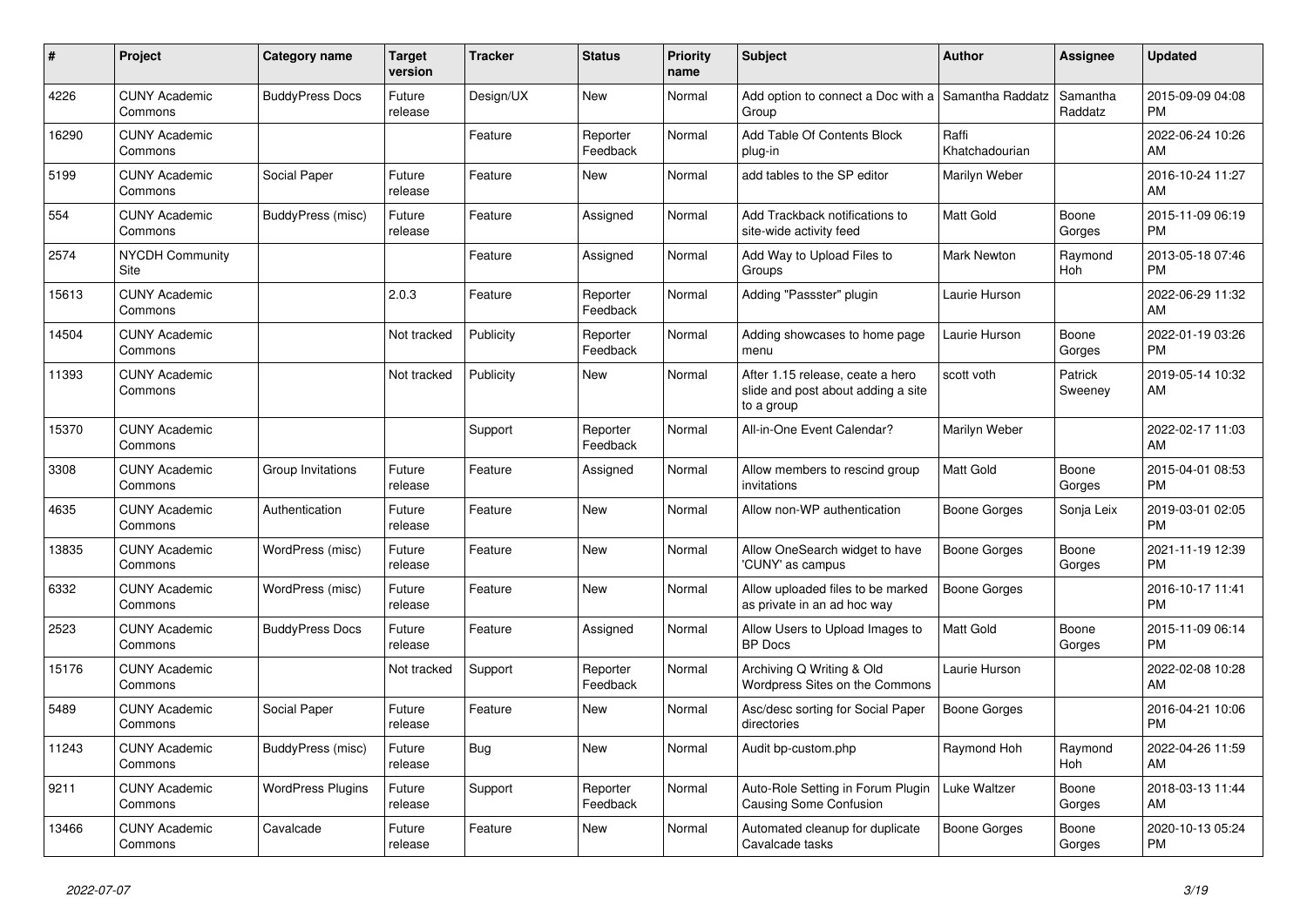| #     | Project                         | <b>Category name</b>     | <b>Target</b><br>version | <b>Tracker</b> | <b>Status</b>        | <b>Priority</b><br>name | Subject                                                                                    | Author                  | <b>Assignee</b>   | <b>Updated</b>                |
|-------|---------------------------------|--------------------------|--------------------------|----------------|----------------------|-------------------------|--------------------------------------------------------------------------------------------|-------------------------|-------------------|-------------------------------|
| 11787 | <b>CUNY Academic</b><br>Commons |                          | Not tracked              | Support        | Reporter<br>Feedback | Normal                  | automated comments notifications<br>on ZenDesk                                             | Marilyn Weber           |                   | 2019-08-26 06:18<br><b>PM</b> |
| 3193  | <b>CUNY Academic</b><br>Commons | Group Forums             | Future<br>release        | Feature        | Assigned             | Normal                  | bbPress 2.x dynamic roles and<br>RBE                                                       | <b>Boone Gorges</b>     | Boone<br>Gorges   | 2014-09-30 01:30<br><b>PM</b> |
| 15923 | <b>CUNY Academic</b><br>Commons |                          | Not tracked              | Feature        | Reporter<br>Feedback | Normal                  | <b>Bellows Plugin Adjustments</b>                                                          | Laurie Hurson           |                   | 2022-04-20 10:10<br>AM        |
| 14309 | <b>CUNY Academic</b><br>Commons | Group Library            | Future<br>release        | Feature        | New                  | Normal                  | Better handling of<br>bp group document file download<br>attempts when file is not present | <b>Boone Gorges</b>     | Boone<br>Gorges   | 2021-11-19 12:28<br>PM        |
| 635   | <b>CUNY Academic</b><br>Commons | BuddyPress (misc)        | Future<br>release        | Feature        | Assigned             | Normal                  | Big Blue Button -<br>Videoconferencing in Groups and<br><b>Blogs</b>                       | <b>Matt Gold</b>        | Boone<br>Gorges   | 2011-03-14 03:24<br>PM        |
| 12911 | <b>CUNY Academic</b><br>Commons |                          | Not tracked              | Feature        | New                  | Normal                  | Block access to xmlrpc.php based<br>on User-Agent                                          | <b>Boone Gorges</b>     | Boone<br>Gorges   | 2020-06-09 05:12<br><b>PM</b> |
| 14113 | <b>CUNY Academic</b><br>Commons | WordPress (misc)         | Future<br>release        | <b>Bug</b>     | Hold                 | Normal                  | Block Editor Not Working on this<br>page - Json error                                      | scott voth              | Boone<br>Gorges   | 2021-03-05 11:01<br>AM        |
| 11415 | <b>CUNY Academic</b><br>Commons | <b>WordPress Plugins</b> | Not tracked              | Bug            | Reporter<br>Feedback | Normal                  | Blog Subscriptions in Jetpack                                                              | Laurie Hurson           |                   | 2019-05-14 10:34<br>AM        |
| 7624  | <b>CUNY Academic</b><br>Commons | BuddyPress (misc)        | Future<br>release        | Design/UX      | New                  | Normal                  | <b>BP Notifications</b>                                                                    | Luke Waltzer            | Paige Dupont      | 2017-02-08 10:43<br><b>PM</b> |
| 3042  | <b>CUNY Academic</b><br>Commons | Public Portfolio         | Future<br>release        | Feature        | Assigned             | Normal                  | Browsing member interests                                                                  | Matt Gold               | Boone<br>Gorges   | 2015-03-21 09:04<br>PM        |
| 618   | <b>CUNY Academic</b><br>Commons | <b>BuddyPress Docs</b>   | Future<br>release        | Feature        | Assigned             | Normal                  | BuddyPress Docs: export formats                                                            | <b>Boone Gorges</b>     | Boone<br>Gorges   | 2015-11-09 05:38<br><b>PM</b> |
| 364   | <b>CUNY Academic</b><br>Commons | <b>WordPress Plugins</b> | Future<br>release        | Feature        | New                  | Normal                  | <b>Bulletin Board</b>                                                                      | <b>Matt Gold</b>        |                   | 2015-01-05 08:50<br><b>PM</b> |
| 4980  | <b>CUNY Academic</b><br>Commons | Home Page                | Future<br>release        | Feature        | Assigned             | Normal                  | CAC Featured Content -- Adding<br>Randomization                                            | <b>Matt Gold</b>        | Boone<br>Gorges   | 2016-12-12 03:01<br><b>PM</b> |
| 2167  | <b>CUNY Academic</b><br>Commons | WordPress (misc)         | Future<br>release        | <b>Bug</b>     | Assigned             | Normal                  | CAC-Livestream Plugin Issues                                                               | Michael Smith           | Dominic<br>Giglio | 2015-01-02 03:06<br><b>PM</b> |
| 13975 | <b>CUNY Academic</b><br>Commons | Social Paper             | Not tracked              | Support        | Reporter<br>Feedback | Normal                  | can't approve comments on Social<br>Paper paper                                            | Marilyn Weber           |                   | 2021-02-12 09:33<br>AM        |
| 15516 | <b>CUNY Academic</b><br>Commons | <b>WordPress Plugins</b> |                          | <b>Bug</b>     | Reporter<br>Feedback | Normal                  | Can't publish or save draft of post<br>on wordpress.com                                    | Raffi<br>Khatchadourian | Raymond<br>Hoh    | 2022-03-02 05:52<br>PM        |
| 6755  | <b>CUNY Academic</b><br>Commons | WordPress (misc)         | Future<br>release        | Bug            | New                  | Normal                  | Cannot Deactivate Plugin                                                                   | Laura Kane              |                   | 2016-11-16 01:12<br>PM        |
| 11649 | <b>CUNY Academic</b><br>Commons | <b>WordPress Plugins</b> | 2.0.3                    | <b>Bug</b>     | In Progress          | Normal                  | CC license displayed on every<br>page                                                      | Gina Cherry             | Raymond<br>Hoh    | 2022-06-29 11:32<br>AM        |
| 14184 | <b>CUNY Academic</b><br>Commons | Public Portfolio         | Future<br>release        | Feature        | New                  | Normal                  | Centralized mechanism for storing<br>Campus affiliations                                   | <b>Boone Gorges</b>     | Boone<br>Gorges   | 2022-01-04 11:35<br>AM        |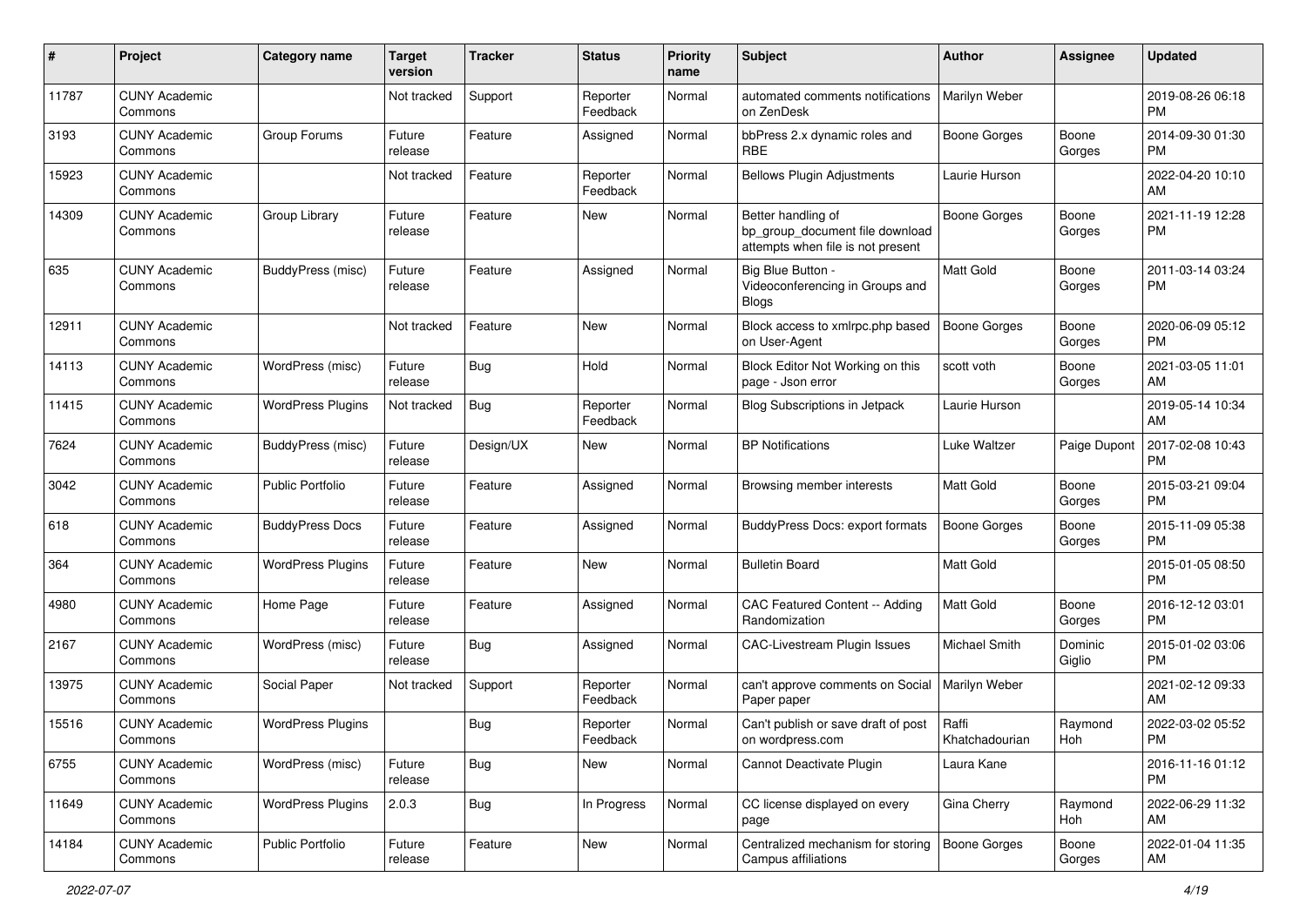| #     | <b>Project</b>                  | <b>Category name</b>       | <b>Target</b><br>version | <b>Tracker</b> | <b>Status</b>        | <b>Priority</b><br>name | <b>Subject</b>                                                        | Author           | Assignee            | <b>Updated</b>                |
|-------|---------------------------------|----------------------------|--------------------------|----------------|----------------------|-------------------------|-----------------------------------------------------------------------|------------------|---------------------|-------------------------------|
| 4404  | <b>CUNY Academic</b><br>Commons | <b>Public Portfolio</b>    | Future<br>release        | Design/UX      | Assigned             | Normal                  | Change color of permissions info<br>on portfolio editing interface    | <b>Matt Gold</b> | Samantha<br>Raddatz | 2015-08-11 05:28<br><b>PM</b> |
| 11624 | <b>CUNY Academic</b><br>Commons | WordPress (misc)           | Not tracked              | Support        | New                  | Normal                  | Change pages into posts or swap<br>database for a Commons site?       | Stephen Klein    | Raymond<br>Hoh      | 2019-07-09 11:04<br>AM        |
| 5992  | <b>CUNY Academic</b><br>Commons | <b>Email Notifications</b> | Future<br>release        | Feature        | <b>New</b>           | Normal                  | Changing the From line of<br>autogenerated blog emails                | Marilyn Weber    |                     | 2018-09-27 05:19<br><b>PM</b> |
| 10657 | <b>CUNY Academic</b><br>Commons |                            | Not tracked              | Support        | Reporter<br>Feedback | Normal                  | child theme problems                                                  | Marilyn Weber    |                     | 2018-11-08 01:19<br><b>PM</b> |
| 14994 | <b>CUNY Academic</b><br>Commons | cdev.gc.cuny.edu           | Not tracked              | Support        | In Progress          | Normal                  | Clear Cache on CDEV                                                   | scott voth       | Raymond<br>Hoh      | 2021-12-07 03:51<br><b>PM</b> |
| 9346  | <b>CUNY Academic</b><br>Commons | WordPress (misc)           | Not tracked              | Bug            | <b>New</b>           | Normal                  | Clone cetls.bmcc.cuny.edu for<br>development                          | Owen Roberts     | Raymond<br>Hoh      | 2018-03-06 05:35<br><b>PM</b> |
| 11449 | <b>CUNY Academic</b><br>Commons | WordPress - Media          | Not tracked              | Support        | Reporter<br>Feedback | Normal                  | Cloning Media Library for JITP<br>from Staging to Production Site     | Patrick DeDauw   | Boone<br>Gorges     | 2019-05-13 12:00<br><b>PM</b> |
| 10982 | <b>CUNY Academic</b><br>Commons | Domain Mapping             | Not tracked              | Support        | Reporter<br>Feedback | Normal                  | <b>CNAME</b> question                                                 | scott voth       |                     | 2019-01-22 04:29<br><b>PM</b> |
| 13331 | <b>CUNY Academic</b><br>Commons | Site cloning               | Future<br>release        | Bug            | <b>New</b>           | Normal                  | Combine Site Template and Clone   Boone Gorges<br>operations          |                  | Jeremy Felt         | 2021-11-19 12:39<br><b>PM</b> |
| 11519 | <b>CUNY Academic</b><br>Commons |                            | Not tracked              | Support        | Assigned             | Normal                  | comment option not appearing                                          | Marilyn Weber    |                     | 2019-09-24 10:28<br>AM        |
| 12573 | <b>CUNY Academic</b><br>Commons | <b>WordPress Plugins</b>   | Future<br>release        | Bug            | New                  | Normal                  | <b>CommentPress Core Issues</b>                                       | scott voth       |                     | 2020-03-24 04:32<br><b>PM</b> |
| 8078  | <b>CUNY Academic</b><br>Commons | <b>WordPress Plugins</b>   | Future<br>release        | System Upgrade | Assigned             | Normal                  | <b>CommentPress Updates</b>                                           | Margaret Galvan  | Christian<br>Wach   | 2017-05-08 03:49<br><b>PM</b> |
| 11149 | <b>CUNY Academic</b><br>Commons |                            | Not tracked              | Support        | Reporter<br>Feedback | Normal                  | comments getting blocked                                              | Marilyn Weber    | Raymond<br>Hoh      | 2019-03-26 11:40<br>AM        |
| 14394 | <b>CUNY Academic</b><br>Commons |                            | Not tracked              | Feature        | New                  | Normal                  | Commons News Site - redesign                                          | scott voth       | scott voth          | 2021-09-14 10:46<br>AM        |
| 3473  | <b>CUNY Academic</b><br>Commons | User Experience            | Future<br>release        | Feature        | Assigned             | Normal                  | Commons profile: Add help info<br>about "Positions" replacing "title" | Keith Miyake     | Samantha<br>Raddatz | 2015-11-09 02:28<br><b>PM</b> |
| 14936 | <b>CUNY Academic</b><br>Commons |                            |                          | Bug            | New                  | Normal                  | Commons websites blocked by<br>SPS campus network                     | Laurie Hurson    |                     | 2021-11-03 03:57<br><b>PM</b> |
| 8756  | <b>CUNY Academic</b><br>Commons | Group Blogs                | Future<br>release        | Feature        | Hold                 | Normal                  | Connect multiple blogs to one<br>group?                               | <b>Matt Gold</b> | Boone<br>Gorges     | 2017-09-30 10:42<br>AM        |
| 599   | <b>CUNY Academic</b><br>Commons | BuddyPress (misc)          | Future<br>release        | Feature        | Assigned             | Normal                  | Consider adding rating plugins for<br><b>BuddyPress/BBPress</b>       | <b>Matt Gold</b> | Boone<br>Gorges     | 2011-08-22 06:50<br><b>PM</b> |
| 13949 | <b>CUNY Academic</b><br>Commons |                            | Not tracked              | Bug            | <b>New</b>           | Normal                  | Continued debugging of runaway<br>MySQL connections                   | Matt Gold        | Boone<br>Gorges     | 2021-09-14 10:42<br>AM        |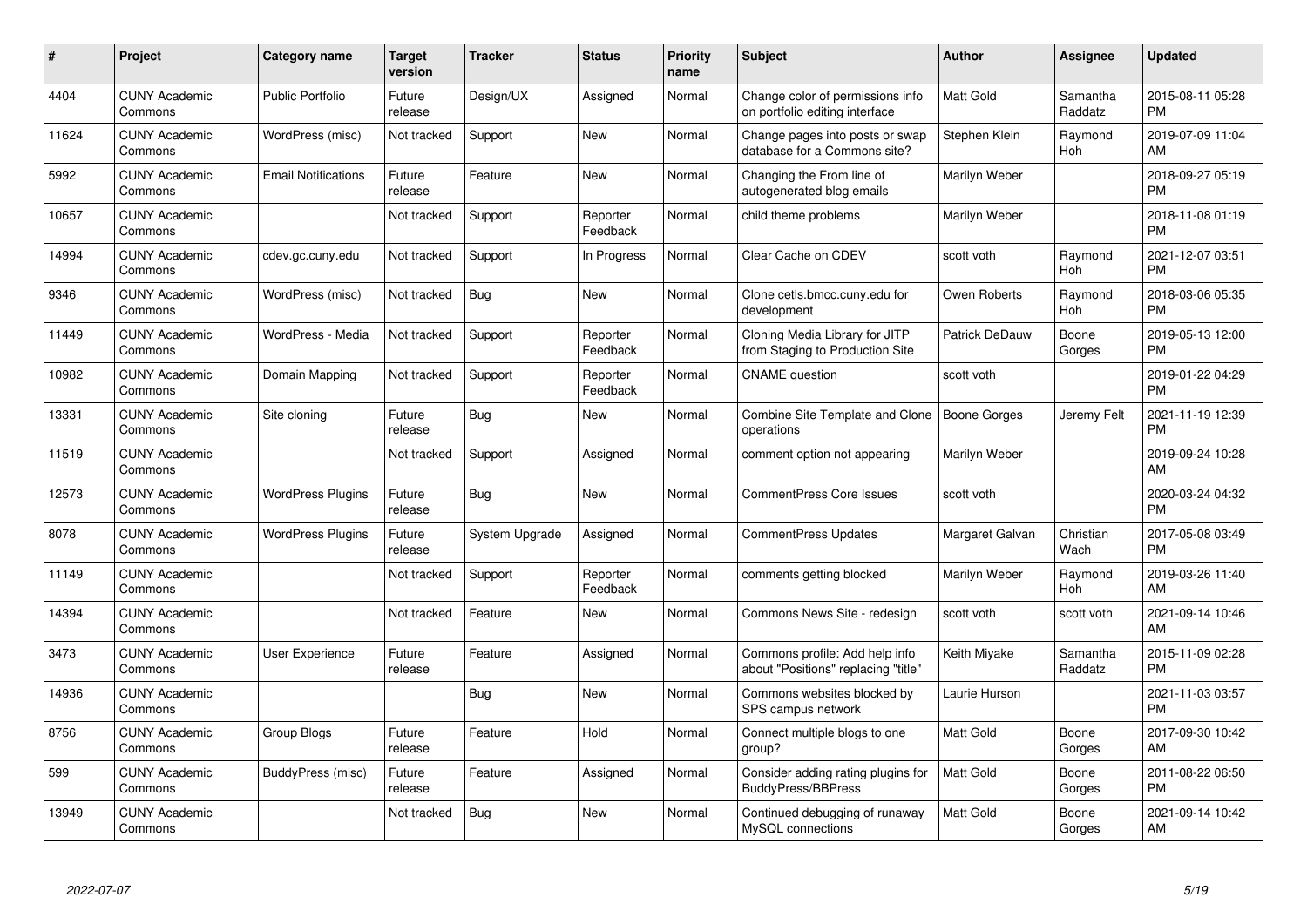| $\#$  | Project                                                                 | <b>Category name</b>    | <b>Target</b><br>version | <b>Tracker</b> | <b>Status</b> | <b>Priority</b><br>name | <b>Subject</b>                                                                            | Author                  | <b>Assignee</b>     | <b>Updated</b>                |
|-------|-------------------------------------------------------------------------|-------------------------|--------------------------|----------------|---------------|-------------------------|-------------------------------------------------------------------------------------------|-------------------------|---------------------|-------------------------------|
| 4238  | <b>CUNY Academic</b><br>Commons                                         | Events                  | Future<br>release        | Feature        | Assigned      | Normal                  | Copy Events to Other Groups?                                                              | <b>Matt Gold</b>        | Boone<br>Gorges     | 2015-07-02 10:08<br>AM        |
| 3509  | <b>CUNY Academic</b><br>Commons                                         | Publicity               | 1.7                      | Publicity      | New           | Normal                  | Create 1.7 digital signage imagery                                                        | Micki Kaufman           | Marilyn<br>Weber    | 2014-10-01 12:40<br>PM        |
| 8837  | <b>CUNY Academic</b><br>Commons                                         |                         | Not tracked              | Feature        | Assigned      | Normal                  | Create a form to request info from<br>people requesting premium<br>themes and plugins     | <b>Matt Gold</b>        | Marilyn<br>Weber    | 2017-11-14 03:35<br><b>PM</b> |
| 9643  | <b>CUNY Academic</b><br>Commons                                         | Publicity               | Not tracked              | Feature        | New           | Normal                  | Create a page on the Commons<br>for logos etc.                                            | Stephen Real            | Stephen Real        | 2018-04-24 10:53<br>AM        |
| 2753  | <b>CUNY Academic</b><br>Commons                                         | <b>Public Portfolio</b> | Future<br>release        | Feature        | <b>New</b>    | Normal                  | Create actual actual tagification in<br>academic interests and other fields               | Micki Kaufman           | Boone<br>Gorges     | 2015-01-05 08:52<br>РM        |
| 3657  | <b>CUNY Academic</b><br>Commons                                         | WordPress (misc)        | Not tracked              | Feature        | New           | Normal                  | Create alert for GC email<br>addresses                                                    | <b>Matt Gold</b>        | Matt Gold           | 2016-04-14 11:29<br>РM        |
| 5955  | <b>CUNY Academic</b><br>Commons                                         | Outreach                | Future<br>release        | Feature        | Assigned      | Normal                  | Create auto-newsletter for<br>commons members                                             | <b>Matt Gold</b>        | Luke Waltzer        | 2016-08-30 10:34<br>AM        |
| 6115  | <b>CUNY Academic</b><br>Commons                                         | Publicity               | Not tracked              | Feature        | Assigned      | Normal                  | create digital signage for GC                                                             | <b>Matt Gold</b>        | scott voth          | 2016-10-11 10:09<br>PM        |
| 636   | <b>CUNY Academic</b><br>Commons                                         | WordPress (misc)        | Not tracked              | Support        | Assigned      | Normal                  | Create Lynda.com-like Table of<br>Contents for Prospective Tutorial<br><b>Screencasts</b> | Matt Gold               | scott voth          | 2016-02-23 03:12<br><b>PM</b> |
| 365   | <b>CUNY Academic</b><br>Commons                                         | WordPress (misc)        | Future<br>release        | Feature        | Assigned      | Normal                  | <b>Create Mouseover Tooltips</b><br>throughout Site                                       | Matt Gold               | Chris Stein         | 2015-11-09 06:18<br>PM        |
| 4053  | <b>CUNY Academic</b><br>Commons                                         | Events                  | Future<br>release        | Feature        | Assigned      | Normal                  | Create new tab for past events                                                            | Matt Gold               | Boone<br>Gorges     | 2015-05-12 02:10<br>РM        |
| 12062 | AD/O365 Transition<br>from NonMatric to<br><b>Matriculated Students</b> |                         |                          | Feature        | In Progress   | Normal                  | create solution and console project                                                       | <b>Emilio Rodriguez</b> | Emilio<br>Rodriguez | 2019-11-12 03:56<br>РM        |
| 10439 | <b>CUNY Academic</b><br>Commons                                         | Design                  | 2.1.0                    | Design/UX      | <b>New</b>    | Normal                  | Create Style Guide for Commons                                                            | Sonja Leix              | Sara Cannon         | 2022-06-28 01:43<br>PM        |
| 8666  | <b>CUNY Academic</b><br>Commons                                         | Teaching                | Not tracked              | Documentation  | Assigned      | Normal                  | Create Teaching on the Commons<br>Resource Page                                           | Matt Gold               | Laurie Hurson       | 2019-09-23 03:16<br><b>PM</b> |
| 8440  | <b>CUNY Academic</b><br>Commons                                         | Onboarding              | Not tracked              | <b>Bug</b>     | New           | Normal                  | Create Test Email Accounts for<br><b>Onboarding Project</b>                               | Stephen Real            | Stephen Real        | 2017-08-01 09:49<br><b>PM</b> |
| 287   | <b>CUNY Academic</b><br>Commons                                         | WordPress (misc)        | Future<br>release        | Feature        | Assigned      | Normal                  | Create troubleshooting tool for<br>account sign-up                                        | Matt Gold               | Boone<br>Gorges     | 2015-11-09 06:17<br>РM        |
| 14787 | <b>CUNY Academic</b><br>Commons                                         | Plugin Packages         | Future<br>release        | Feature        | <b>New</b>    | Normal                  | Creating a "Design" plugin<br>package                                                     | Laurie Hurson           | scott voth          | 2022-04-27 04:56<br><b>PM</b> |
| 5183  | <b>CUNY Academic</b><br>Commons                                         | Social Paper            | Future<br>release        | Design/UX      | New           | Normal                  | Creating a new paper when<br>viewing an existing paper                                    | Raffi<br>Khatchadourian | Samantha<br>Raddatz | 2016-02-02 12:09<br><b>PM</b> |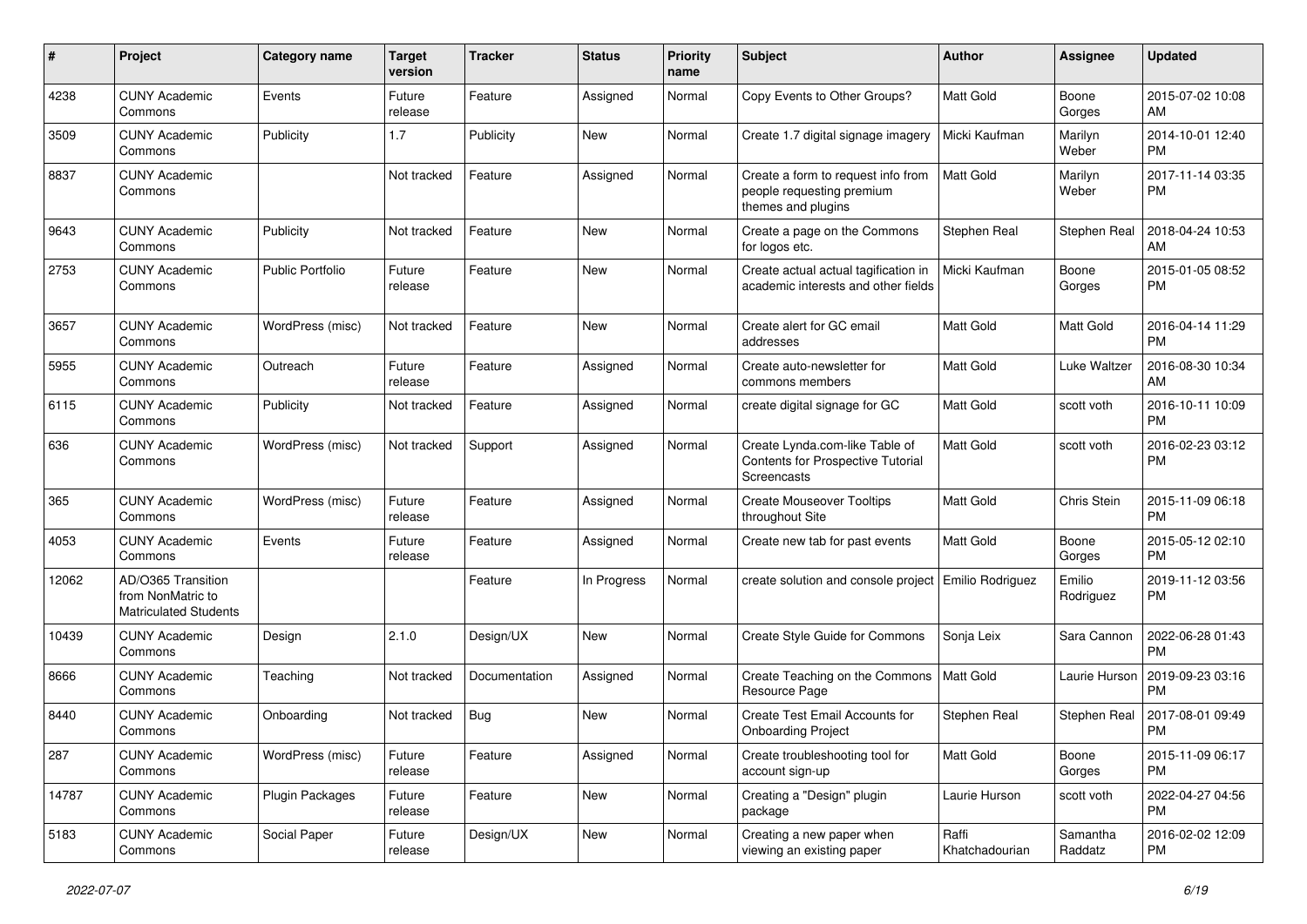| #     | <b>Project</b>                  | <b>Category name</b>     | <b>Target</b><br>version | <b>Tracker</b> | <b>Status</b>        | <b>Priority</b><br>name | <b>Subject</b>                                                       | <b>Author</b>    | <b>Assignee</b> | <b>Updated</b>                |
|-------|---------------------------------|--------------------------|--------------------------|----------------|----------------------|-------------------------|----------------------------------------------------------------------|------------------|-----------------|-------------------------------|
| 13328 | <b>CUNY Academic</b><br>Commons | Group Forums             | Not tracked              | <b>Bug</b>     | Reporter<br>Feedback | Normal                  | cross-posting in two related<br>groups                               | Marilyn Weber    | Raymond<br>Hoh  | 2020-09-15 10:39<br><b>PM</b> |
| 13946 | <b>CUNY Academic</b><br>Commons | <b>WordPress Plugins</b> | 2.1.0                    | Support        | Assigned             | Normal                  | <b>Custom Embed handler For</b><br>OneDrive files                    | scott voth       | Raymond<br>Hoh  | 2022-05-26 10:46<br>AM        |
| 3192  | <b>CUNY Academic</b><br>Commons | Group Forums             | Future<br>release        | Feature        | Assigned             | Normal                  | Customizable forum views for<br>bbPress 2.x group forums             | Boone Gorges     | Raymond<br>Hoh  | 2015-11-09 12:47<br><b>PM</b> |
| 6665  | <b>CUNY Academic</b><br>Commons |                          | Not tracked              | Publicity      | New                  | Normal                  | Dead Link in 1.10 announcement<br>post                               | Paige Dupont     | Stephen Real    | 2016-12-01 03:11<br><b>PM</b> |
| 13430 | <b>CUNY Academic</b><br>Commons | Reply By Email           | Not tracked              | Bug            | <b>New</b>           | Normal                  | Delay in RBE                                                         | Luke Waltzer     | Raymond<br>Hoh  | 2020-10-13 11:16<br>AM        |
| 11509 | <b>CUNY Academic</b><br>Commons |                          | Not tracked              | Support        | Reporter<br>Feedback | Normal                  | deleted Page causing a Menu<br>problem?                              | Marilyn Weber    |                 | 2019-06-04 09:54<br>AM        |
| 2754  | <b>CUNY Academic</b><br>Commons | Design                   | Future<br>release        | Feature        | Assigned             | Normal                  | Determine strategy for CAC logo<br>handling in top header            | Micki Kaufman    | Chris Stein     | 2015-01-05 08:53<br><b>PM</b> |
| 15260 | <b>CUNY Academic</b><br>Commons |                          |                          | Support        | Reporter<br>Feedback | Normal                  | Diacritical markings   European<br>Stages                            | Marilyn Weber    |                 | 2022-02-04 08:16<br>AM        |
| 11386 | <b>CUNY Academic</b><br>Commons | WordPress - Media        | Not tracked              | Support        | Reporter<br>Feedback | Normal                  | disappearing images                                                  | scott voth       | Boone<br>Gorges | 2019-05-14 10:32<br>AM        |
| 14940 | <b>CUNY Academic</b><br>Commons |                          |                          | <b>Bug</b>     | <b>New</b>           | Normal                  | Discrepancy between Commons<br>profile "sites" and actual # of sites | Laurie Hurson    |                 | 2021-11-08 11:09<br>AM        |
| 9207  | <b>CUNY Academic</b><br>Commons |                          | Future<br>release        | Support        | Reporter<br>Feedback | Normal                  | display dashboards made in<br>Tableau?                               | Marilyn Weber    | Boone<br>Gorges | 2018-04-10 10:42<br>AM        |
| 11493 | <b>CUNY Academic</b><br>Commons | Domain Mapping           | Not tracked              | Support        | Reporter<br>Feedback | Normal                  | Domain Mapping Request - Talia<br>Schaffer                           | scott voth       | Matt Gold       | 2019-08-06 08:39<br>AM        |
| 16092 | <b>CUNY Academic</b><br>Commons |                          | Future<br>release        | Feature        | Hold                 | Normal                  | Don't show main site in Site<br>search results                       | Boone Gorges     | Boone<br>Gorges | 2022-05-17 03:12<br><b>PM</b> |
| 497   | <b>CUNY Academic</b><br>Commons | <b>WordPress Plugins</b> | Future<br>release        | Feature        | Assigned             | Normal                  | Drag and Drop Ordering on<br><b>Gallery Post Plugin</b>              | <b>Matt Gold</b> | Ron Rennick     | 2015-11-09 06:18<br><b>PM</b> |
| 3662  | <b>CUNY Academic</b><br>Commons | <b>SEO</b>               | Future<br>release        | Feature        | Assigned             | Normal                  | Duplicate Content/SEO/Google<br>issues                               | <b>Matt Gold</b> | Raymond<br>Hoh  | 2015-04-13 04:37<br><b>PM</b> |
| 7928  | <b>CUNY Academic</b><br>Commons | Group Forums             | Not tracked              | Bug            | New                  | Normal                  | Duplicate Forum post                                                 | Luke Waltzer     | Raymond<br>Hoh  | 2017-04-11 09:27<br><b>PM</b> |
| 12198 | <b>CUNY Academic</b><br>Commons |                          | Not tracked              | <b>Bug</b>     | Reporter<br>Feedback | Normal                  | Duplicate listing in My Sites                                        | Tom Harbison     |                 | 2019-12-09 05:50<br><b>PM</b> |
| 14987 | <b>CUNY Academic</b><br>Commons | <b>WordPress Plugins</b> | Future<br>release        | Bug            | New                  | Normal                  | Elementor update causes<br>database freeze-up                        | Boone Gorges     | Boone<br>Gorges | 2021-11-29 12:02<br><b>PM</b> |
| 9015  | <b>CUNY Academic</b><br>Commons | Groups (misc)            | Not tracked              | Outreach       | Assigned             | Normal                  | Email group admins the email<br>addresses of their groups            | Matt Gold        | Matt Gold       | 2018-01-02 09:54<br>AM        |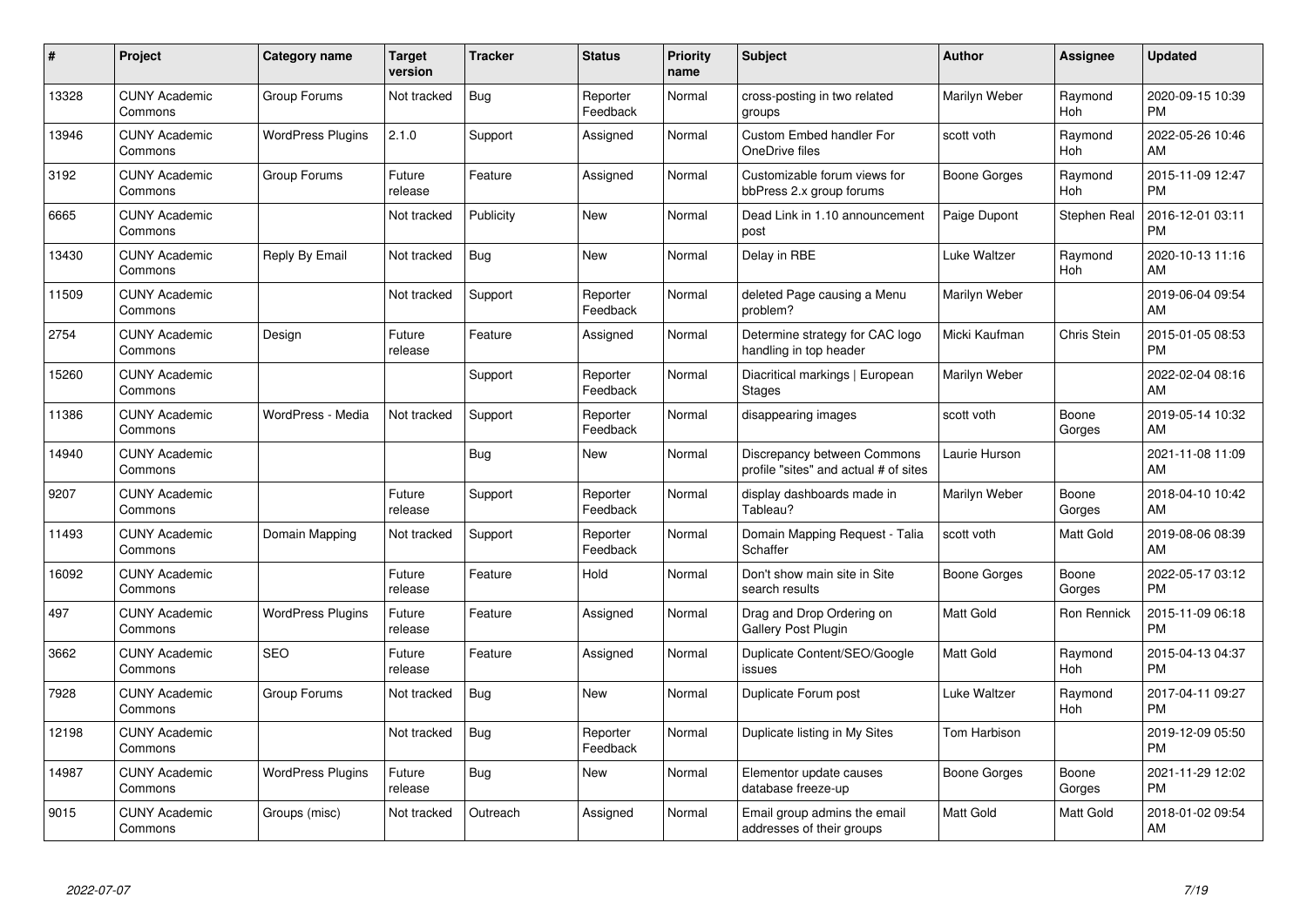| #     | Project                         | <b>Category name</b>      | <b>Target</b><br>version | <b>Tracker</b> | <b>Status</b>        | <b>Priority</b><br>name | <b>Subject</b>                                                           | <b>Author</b>    | <b>Assignee</b>     | <b>Updated</b>                |
|-------|---------------------------------|---------------------------|--------------------------|----------------|----------------------|-------------------------|--------------------------------------------------------------------------|------------------|---------------------|-------------------------------|
| 12382 | <b>CUNY Academic</b><br>Commons | Membership                | Not tracked              | Support        | <b>New</b>           | Normal                  | Email request change                                                     | Marilyn Weber    | Marilyn<br>Weber    | 2020-02-06 12:56<br><b>PM</b> |
| 9289  | <b>CUNY Academic</b><br>Commons | <b>WordPress Plugins</b>  | Future<br>release        | Bug            | Reporter<br>Feedback | Normal                  | Email Users Plugin                                                       | Laurie Hurson    | Boone<br>Gorges     | 2018-10-24 12:34<br><b>PM</b> |
| 12121 | <b>CUNY Academic</b><br>Commons | <b>WordPress Plugins</b>  | 2.0.3                    | Feature        | Reporter<br>Feedback | Normal                  | Embedding H5P Iframes on<br>Commons Site                                 | Laurie Hurson    | Boone<br>Gorges     | 2022-06-29 11:32<br>AM        |
| 4253  | <b>CUNY Academic</b><br>Commons | <b>Public Portfolio</b>   | Future<br>release        | Design/UX      | <b>New</b>           | Normal                  | Encourage users to add portfolio<br>content                              | Samantha Raddatz | Samantha<br>Raddatz | 2015-07-07 11:32<br>AM        |
| 11860 | <b>CUNY Academic</b><br>Commons | Registration              | Future<br>release        | Feature        | <b>New</b>           | Normal                  | <b>Ensure Students Are Aware They</b><br>Can Use Aliases At Registration | scott voth       |                     | 2019-09-24 08:46<br>AM        |
| 15655 | <b>CUNY Academic</b><br>Commons |                           | 2.0.3                    | Support        | Reporter<br>Feedback | Normal                  | Event Aggregator plugin?                                                 | Marilyn Weber    |                     | 2022-06-29 11:32<br>AM        |
| 4592  | <b>CUNY Academic</b><br>Commons | Events                    | Future<br>release        | Design/UX      | <b>New</b>           | Normal                  | Event Creation - Venue Dropdown<br>Slow                                  | Samantha Raddatz | Boone<br>Gorges     | 2015-09-14 04:56<br><b>PM</b> |
| 15565 | <b>CUNY Academic</b><br>Commons |                           |                          | Support        | New                  | Normal                  | Events - send updates to an email<br>listserv                            | Marilyn Weber    |                     | 2022-03-10 01:06<br><b>PM</b> |
| 5696  | <b>CUNY Academic</b><br>Commons | Events                    | Future<br>release        | Feature        | Assigned             | Normal                  | Events Calendar - display options<br>calendar aggregation                | Matt Gold        | Boone<br>Gorges     | 2016-10-13 11:44<br>AM        |
| 4438  | <b>CUNY Academic</b><br>Commons | Events                    | Future<br>release        | <b>Bug</b>     | Assigned             | Normal                  | Events Calendar - Export<br><b>Recurring Events</b>                      | scott voth       | Daniel Jones        | 2016-05-23 04:25<br>PM        |
| 11120 | <b>CUNY Academic</b><br>Commons | <b>WordPress Plugins</b>  | Not tracked              | Bug            | Reporter<br>Feedback | Normal                  | Events Manager Events Not<br>Showing Up                                  | Mark Webb        |                     | 2019-02-27 04:10<br><b>PM</b> |
| 14398 | <b>CUNY Academic</b><br>Commons |                           | Not tracked              | Support        | Reporter<br>Feedback | Normal                  | Events plug-in notification problem                                      | Marilyn Weber    |                     | 2021-05-11 11:21<br>AM        |
| 6298  | <b>CUNY Academic</b><br>Commons | User Experience           | Not tracked              | Design/UX      | Assigned             | Normal                  | Examine data from survey                                                 | Matt Gold        | Margaret<br>Galvan  | 2016-10-14 12:16<br><b>PM</b> |
| 6078  | <b>CUNY Academic</b><br>Commons | Blogs (BuddyPress)        | Future<br>release        | Feature        | New                  | Normal                  | <b>Explore Adding Network Blog</b><br>Metadata Plugin                    | Luke Waltzer     | Luke Waltzer        | 2016-10-11 10:29<br><b>PM</b> |
| 5581  | <b>CUNY Academic</b><br>Commons | Analytics                 | Future<br>release        | Feature        | Assigned             | Normal                  | <b>Explore alternatives to Google</b><br>Analytics                       | Matt Gold        | Valerie<br>Townsend | 2020-04-17 03:12<br><b>PM</b> |
| 4235  | <b>CUNY Academic</b><br>Commons |                           | Not tracked              | Design/UX      | Assigned             | Normal                  | Explore user experience around<br>comments on forum topics vs docs       | Matt Gold        | Samantha<br>Raddatz | 2015-07-21 10:23<br>AM        |
| 500   | <b>CUNY Academic</b><br>Commons | BuddyPress (misc)         | Future<br>release        | Feature        | Assigned             | Normal                  | <b>Export Group Data</b>                                                 | <b>Matt Gold</b> | Boone<br>Gorges     | 2010-12-19 12:09<br><b>PM</b> |
| 8835  | <b>CUNY Academic</b><br>Commons | <b>Blogs (BuddyPress)</b> | Future<br>release        | Feature        | New                  | Normal                  | Extend cuny is shortlinks to sites                                       | Luke Waltzer     | Boone<br>Gorges     | 2022-04-26 11:59<br>AM        |
| 13199 | <b>CUNY Academic</b><br>Commons | Group Forums              | Future<br>release        | Feature        | <b>New</b>           | Normal                  | Favoring Groups over bbPress<br>plugin                                   | Colin McDonald   | Colin<br>McDonald   | 2021-11-19 12:28<br><b>PM</b> |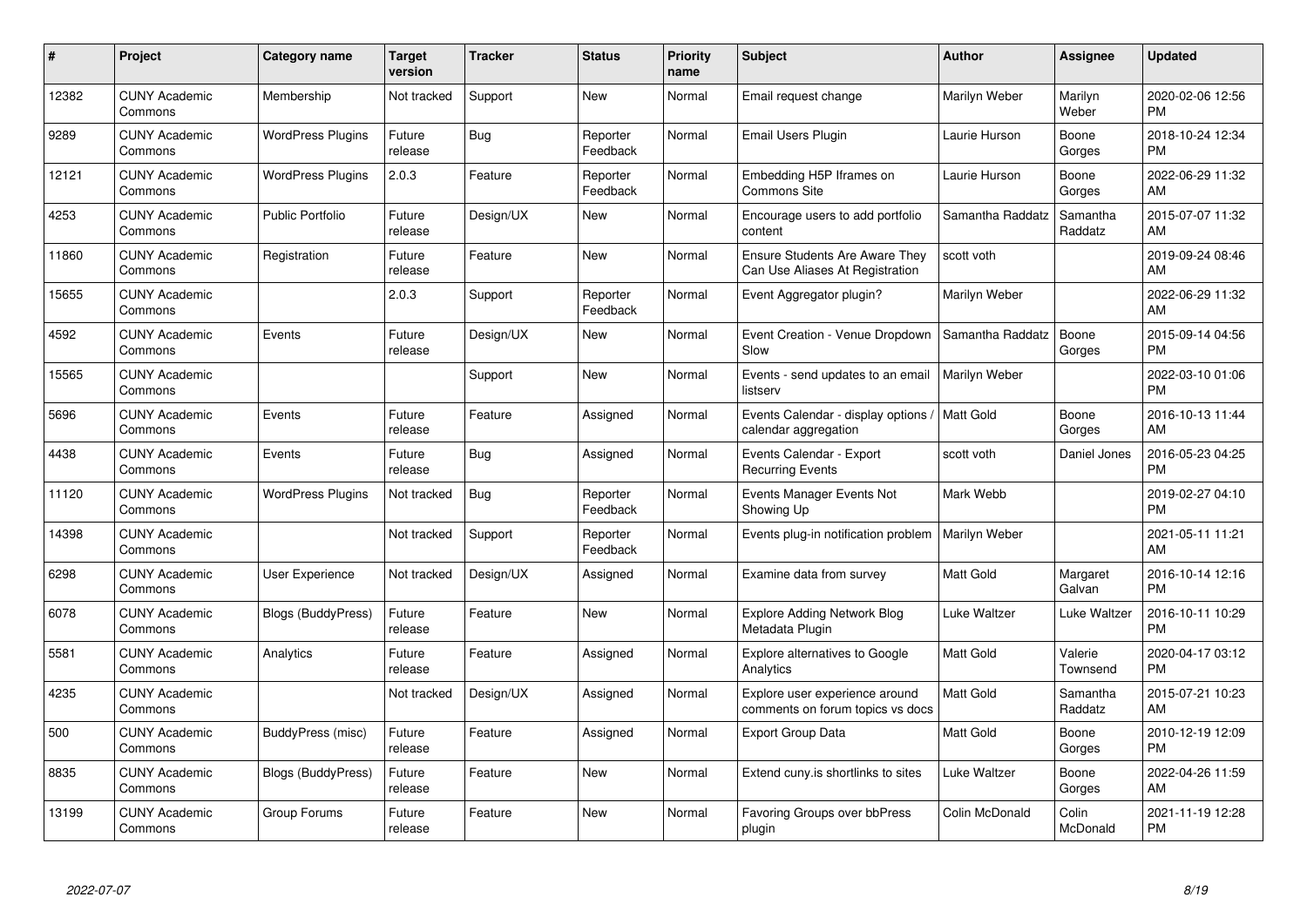| #     | Project                         | <b>Category name</b>       | <b>Target</b><br>version | <b>Tracker</b> | <b>Status</b>        | Priority<br>name | Subject                                                                           | Author              | <b>Assignee</b>     | <b>Updated</b>                |
|-------|---------------------------------|----------------------------|--------------------------|----------------|----------------------|------------------|-----------------------------------------------------------------------------------|---------------------|---------------------|-------------------------------|
| 412   | <b>CUNY Academic</b><br>Commons | <b>WordPress Themes</b>    | Future<br>release        | Feature        | Assigned             | Normal           | <b>Featured Themes</b>                                                            | <b>Matt Gold</b>    | Dominic<br>Giglio   | 2015-01-05 08:44<br><b>PM</b> |
| 3458  | <b>CUNY Academic</b><br>Commons | Groups (misc)              | Future<br>release        | Feature        | Assigned             | Normal           | Filter Members of Group by<br>Campus                                              | Michael Smith       | Samantha<br>Raddatz | 2014-09-26 08:32<br><b>PM</b> |
| 6426  | <b>CUNY Academic</b><br>Commons | Spam/Spam<br>Prevention    | Future<br>release        | Feature        | Assigned             | Normal           | Force captcha on all comments?                                                    | <b>Matt Gold</b>    | Tahir Butt          | 2016-10-24 02:06<br><b>PM</b> |
| 13650 | <b>CUNY Academic</b><br>Commons | Group Library              | Future<br>release        | Feature        | New                  | Normal           | Forum Attachments in Group<br>Library                                             | Laurie Hurson       |                     | 2021-11-19 12:30<br><b>PM</b> |
| 3059  | <b>CUNY Academic</b><br>Commons | Group Forums               | Future<br>release        | Design/UX      | New                  | Normal           | Forum Post Permissable Content<br><b>Explanatory Text</b>                         | Chris Stein         | Chris Stein         | 2015-04-02 11:27<br>AM        |
| 5397  | <b>CUNY Academic</b><br>Commons | Social Paper               | Future<br>release        | Feature        | New                  | Normal           | frustrating to have to<br>enable/disable in SP                                    | Marilyn Weber       | Samantha<br>Raddatz | 2016-04-20 03:39<br><b>PM</b> |
| 15210 | <b>CUNY Academic</b><br>Commons | Analytics                  | Not tracked              | Design/UX      | New                  | Normal           | Google Analytics improvements                                                     | Colin McDonald      | Boone<br>Gorges     | 2022-05-24 10:47<br>AM        |
| 6014  | <b>CUNY Academic</b><br>Commons | Publicity                  | Future<br>release        | Publicity      | Reporter<br>Feedback | Normal           | Google search listing                                                             | <b>Matt Gold</b>    | Boone<br>Gorges     | 2016-09-21 03:48<br><b>PM</b> |
| 4481  | <b>CUNY Academic</b><br>Commons | Events                     | Future<br>release        | Feature        | New                  | Normal           | Group admins/mods should have<br>the ability to unlink an event from<br>the group | <b>Boone Gorges</b> | Boone<br>Gorges     | 2017-04-24 03:53<br><b>PM</b> |
| 1544  | <b>CUNY Academic</b><br>Commons | Groups (misc)              | Future<br>release        | Feature        | Reporter<br>Feedback | Normal           | Group Filtering and Sorting                                                       | <b>Matt Gold</b>    | Chris Stein         | 2019-03-01 02:25<br><b>PM</b> |
| 308   | <b>CUNY Academic</b><br>Commons | Registration               | Future<br>release        | Feature        | New                  | Normal           | Group recommendations for<br>signup process                                       | <b>Boone Gorges</b> | Samantha<br>Raddatz | 2015-11-09 05:07<br><b>PM</b> |
| 11879 | <b>CUNY Academic</b><br>Commons |                            | Not tracked              | <b>Bug</b>     | New                  | Normal           | Hypothesis comments appearing<br>on multiple, different pdfs across<br>blogs      | Laurie Hurson       | Laurie Hurson       | 2019-09-19 02:39<br><b>PM</b> |
| 11131 | <b>CUNY Academic</b><br>Commons |                            | Future<br>release        | Feature        | Reporter<br>Feedback | Normal           | <b>Image Annotation Plugins</b>                                                   | Laurie Hurson       |                     | 2019-02-26 11:33<br>AM        |
| 2832  | <b>CUNY Academic</b><br>Commons | Public Portfolio           | Future<br>release        | Feature        | Assigned             | Normal           | Improve interface for (not)<br>auto-linking profile fields                        | <b>Boone Gorges</b> | Chris Stein         | 2015-01-05 08:52<br><b>PM</b> |
| 3770  | <b>CUNY Academic</b><br>Commons | <b>Public Portfolio</b>    | Future<br>release        | Feature        | Assigned             | Normal           | Improve Layout/Formatting of<br>Positions Area on Public Portfolios               | <b>Matt Gold</b>    | Chris Stein         | 2015-04-01 09:17<br><b>PM</b> |
| 12042 | <b>CUNY Academic</b><br>Commons | <b>Email Notifications</b> | Future<br>release        | Feature        | New                  | Normal           | Improved error logging for BPGES<br>send queue                                    | Boone Gorges        | Boone<br>Gorges     | 2021-11-19 12:25<br>PM        |
| 12091 | <b>CUNY Academic</b><br>Commons | <b>Group Files</b>         | Future<br>release        | Feature        | New                  | Normal           | Improved pre-upload file validation   Boone Gorges<br>for bp-group-documents      |                     | Boone<br>Gorges     | 2019-11-14 01:21<br><b>PM</b> |
| 11834 | <b>CUNY Academic</b><br>Commons | <b>Group Files</b>         | Future<br>release        | Feature        | New                  | Normal           | Improved tools for managing<br>group file folders                                 | Boone Gorges        | Sonja Leix          | 2019-09-06 03:55<br><b>PM</b> |
| 13358 | <b>CUNY Academic</b><br>Commons | Group Forums               | Future<br>release        | Feature        | New                  | Normal           | Improved UI for group forum<br>threading settings                                 | Boone Gorges        | Raymond<br>Hoh      | 2021-11-19 12:27<br><b>PM</b> |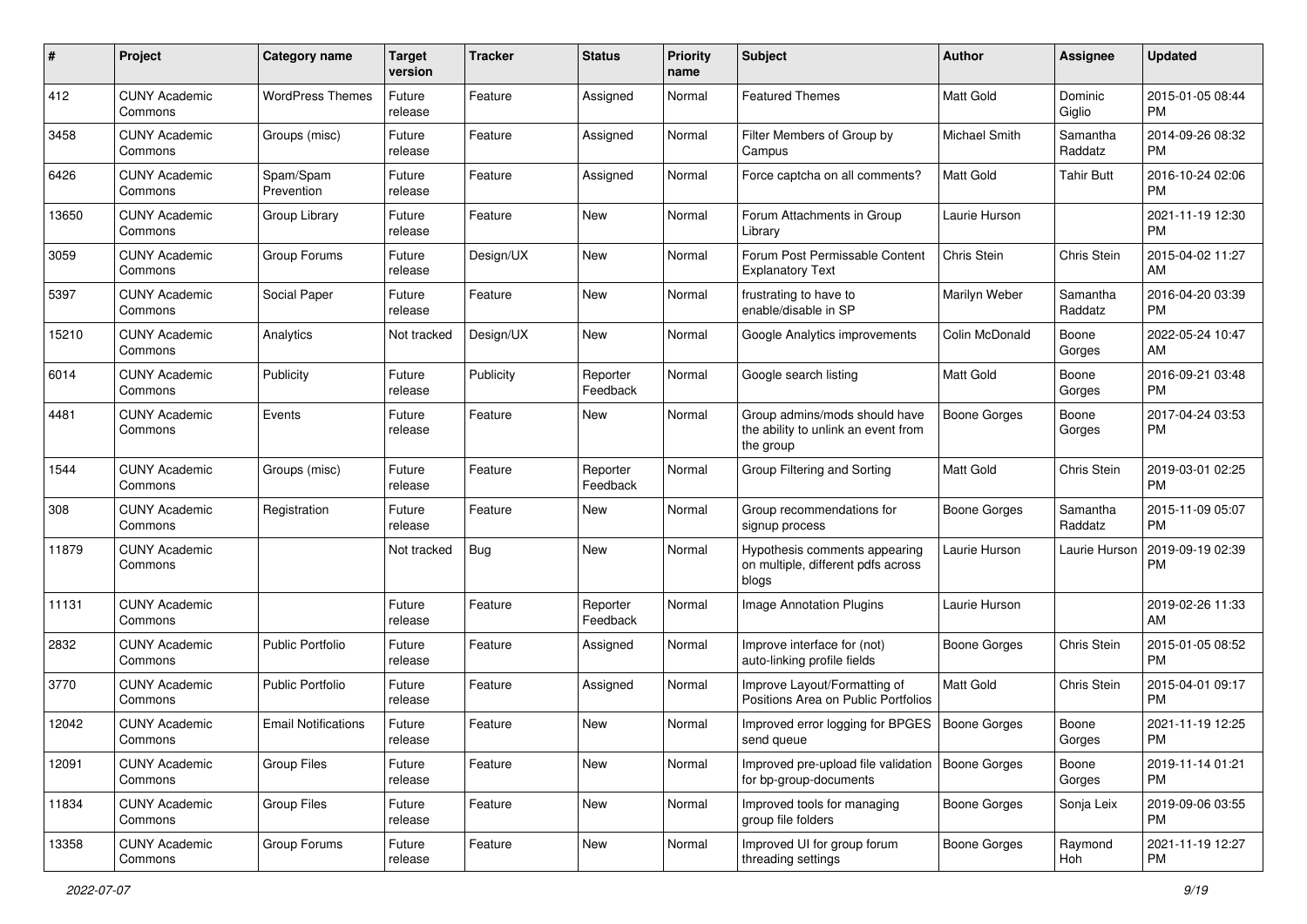| #     | Project                         | <b>Category name</b>     | <b>Target</b><br>version | <b>Tracker</b> | <b>Status</b>        | Priority<br>name | <b>Subject</b>                                                                                                                               | Author                  | <b>Assignee</b>     | <b>Updated</b>                |
|-------|---------------------------------|--------------------------|--------------------------|----------------|----------------------|------------------|----------------------------------------------------------------------------------------------------------------------------------------------|-------------------------|---------------------|-------------------------------|
| 4903  | <b>CUNY Academic</b><br>Commons | Events                   | Future<br>release        | Design/UX      | Assigned             | Normal           | Improving visual appearance of<br>event calendars                                                                                            | <b>Matt Gold</b>        | Boone<br>Gorges     | 2016-10-13 11:51<br>AM        |
| 435   | <b>CUNY Academic</b><br>Commons | BuddyPress (misc)        | Future<br>release        | Feature        | Assigned             | Normal           | Include Avatar Images in Forum<br><b>Post Notification Emails</b>                                                                            | <b>Matt Gold</b>        | Boone<br>Gorges     | 2010-12-08 12:40<br><b>PM</b> |
| 14792 | <b>CUNY Academic</b><br>Commons |                          |                          | Bug            | New                  | Normal           | Inconsistent email notifications<br>from gravity forms                                                                                       | Raffi<br>Khatchadourian |                     | 2021-10-04 01:50<br><b>PM</b> |
| 3536  | <b>CUNY Academic</b><br>Commons | My Commons               | Future<br>release        | Feature        | Assigned             | Normal           | Infinite Scroll on My Commons<br>page                                                                                                        | <b>Matt Gold</b>        | Raymond<br>Hoh      | 2015-04-13 04:42<br><b>PM</b> |
| 9947  | <b>CUNY Academic</b><br>Commons | <b>WordPress Plugins</b> | Future<br>release        | Feature        | Reporter<br>Feedback | Normal           | Install H5P quiz plugin                                                                                                                      | <b>Matt Gold</b>        | Boone<br>Gorges     | 2018-09-11 11:01<br>AM        |
| 16314 | <b>CUNY Academic</b><br>Commons | <b>WordPress Plugins</b> |                          | Feature        | New                  | Normal           | Install Multicollab plug-in?                                                                                                                 | Raffi<br>Khatchadourian |                     | 2022-06-29 03:44<br><b>PM</b> |
| 3768  | <b>CUNY Academic</b><br>Commons | Public Portfolio         | Future<br>release        | Feature        | Assigned             | Normal           | Institutions/Past positions on<br>public portfolios                                                                                          | <b>Matt Gold</b>        | Boone<br>Gorges     | 2018-04-23 10:44<br>AM        |
| 11556 | <b>CUNY Academic</b><br>Commons | Courses                  | Not tracked              | <b>Bug</b>     | Reporter<br>Feedback | Normal           | Instructor name given in course<br>listing                                                                                                   | Tom Harbison            |                     | 2019-06-25 04:12<br><b>PM</b> |
| 9908  | <b>CUNY Academic</b><br>Commons |                          | Not tracked              | Feature        | New                  | Normal           | Is it possible to send email<br>updates to users (or an email<br>address not on the list) for only a<br>single page AFTER being<br>prompted? | <b>Michael Shields</b>  | scott voth          | 2018-06-11 01:34<br><b>PM</b> |
| 13048 | <b>CUNY Academic</b><br>Commons | Shortcodes and<br>embeds | Future<br>release        | Feature        | New                  | Normal           | Jupyter Notebooks support                                                                                                                    | <b>Boone Gorges</b>     |                     | 2020-07-14 11:46<br>AM        |
| 13370 | <b>CUNY Academic</b><br>Commons | Group Library            | Future<br>release        | Feature        | New                  | Normal           | Library bulk deletion and folder<br>editing                                                                                                  | Colin McDonald          | Boone<br>Gorges     | 2020-10-13 10:41<br>AM        |
| 377   | <b>CUNY Academic</b><br>Commons | BuddyPress (misc)        | Future<br>release        | Feature        | Assigned             | Normal           | Like buttons                                                                                                                                 | <b>Matt Gold</b>        | Boone<br>Gorges     | 2010-11-16 05:13<br><b>PM</b> |
| 3565  | <b>CUNY Academic</b><br>Commons | My Commons               | Not tracked              | Documentation  | New                  | Normal           | Load Newest inconsistencies                                                                                                                  | Chris Stein             | scott voth          | 2015-11-09 01:16<br><b>PM</b> |
| 5679  | <b>CUNY Academic</b><br>Commons | Analytics                | Not tracked              | Feature        | <b>New</b>           | Normal           | Logged In Users for GA                                                                                                                       | Valerie Townsend        | Valerie<br>Townsend | 2016-06-11 09:49<br>AM        |
| 5268  | <b>CUNY Academic</b><br>Commons | Group Forums             | Future<br>release        | Bug            | Assigned             | Normal           | Long-time to post to multiple<br>groups                                                                                                      | Luke Waltzer            | Daniel Jones        | 2016-09-07 06:31<br><b>PM</b> |
| 8900  | <b>CUNY Academic</b><br>Commons | Accessibility            | Future<br>release        | Feature        | Assigned             | Normal           | Look into tools to enforce<br>accessibility in WP environment                                                                                | Matt Gold               | Boone<br>Gorges     | 2022-04-26 11:59<br>AM        |
| 11531 | <b>CUNY Academic</b><br>Commons | Events                   | Future<br>release        | Feature        | New                  | Normal           | Main Events calendar should<br>include non-public events that user<br>has access to                                                          | scott voth              | Boone<br>Gorges     | 2019-06-11 10:00<br>AM        |
| 1422  | <b>CUNY Academic</b><br>Commons | <b>BuddyPress Docs</b>   | Future<br>release        | Feature        | Assigned             | Normal           | Make "created Doc" activity icons<br>non-mini                                                                                                | Boone Gorges            | Boone<br>Gorges     | 2015-11-09 05:48<br><b>PM</b> |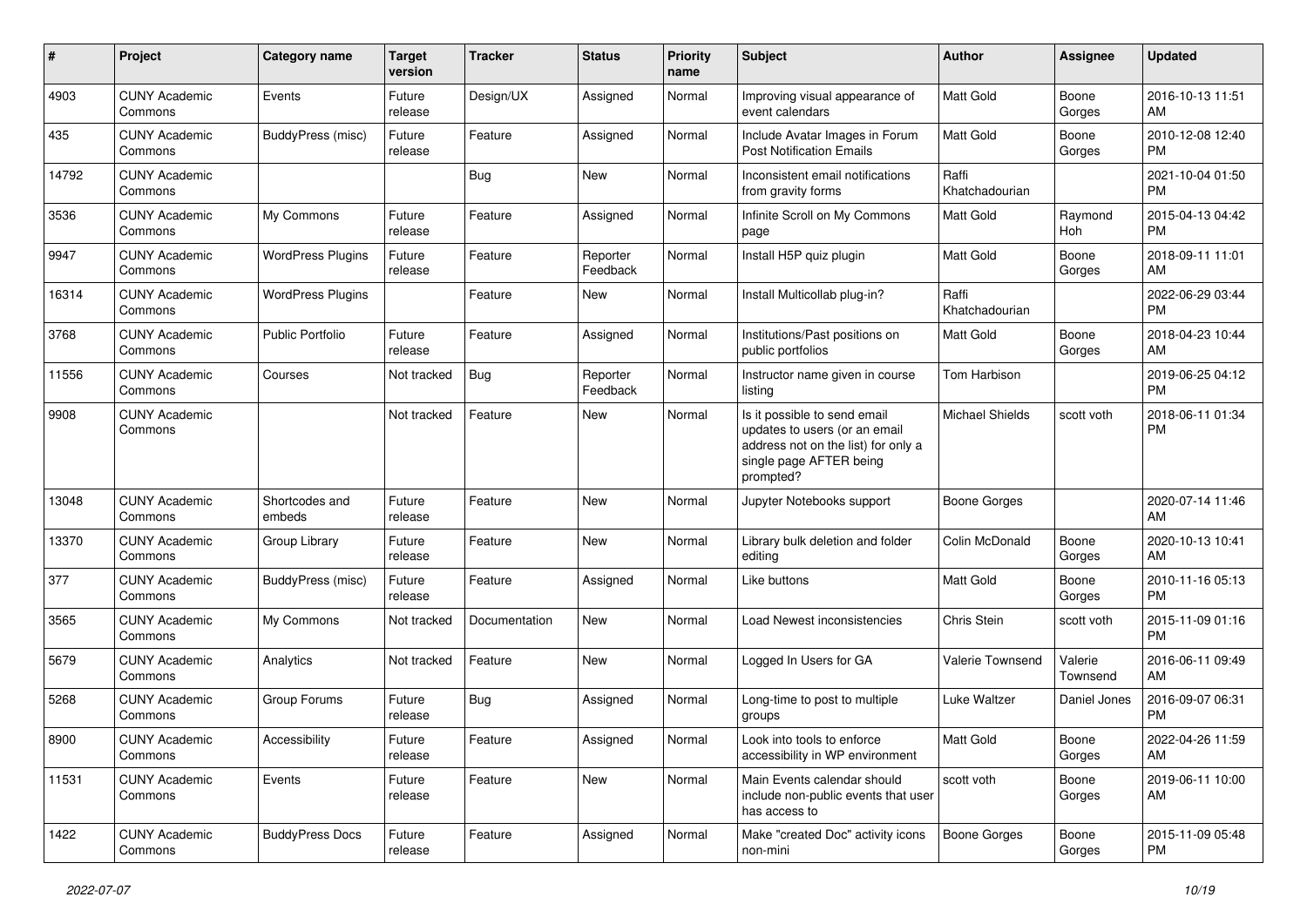| #     | <b>Project</b>                  | <b>Category name</b>           | <b>Target</b><br>version | <b>Tracker</b> | <b>Status</b>        | <b>Priority</b><br>name | <b>Subject</b>                                                    | Author              | Assignee          | <b>Updated</b>                |
|-------|---------------------------------|--------------------------------|--------------------------|----------------|----------------------|-------------------------|-------------------------------------------------------------------|---------------------|-------------------|-------------------------------|
| 7115  | <b>CUNY Academic</b><br>Commons | Groups (misc)                  | Future<br>release        | Feature        | Reporter<br>Feedback | Normal                  | make licensing info clear during<br>group creation                | <b>Matt Gold</b>    | Raymond<br>Hoh    | 2020-12-08 11:32<br>AM        |
| 14496 | <b>CUNY Academic</b><br>Commons | Domain Mapping                 | Future<br>release        | Bug            | New                  | Normal                  | Mapped domain SSO uses<br>third-party cookies                     | Raymond Hoh         | Raymond<br>Hoh    | 2021-05-24 04:03<br><b>PM</b> |
| 6995  | <b>CUNY Academic</b><br>Commons | Home Page                      | Not tracked              | <b>Bug</b>     | Assigned             | Normal                  | member filter on homepage not<br>working                          | <b>Matt Gold</b>    | Raymond<br>Hoh    | 2016-12-11 09:46<br><b>PM</b> |
| 15757 | <b>CUNY Academic</b><br>Commons |                                |                          | Bug            | New                  | Normal                  | Members # do not match                                            | Laurie Hurson       |                   | 2022-03-30 04:52<br><b>PM</b> |
| 10794 | <b>CUNY Academic</b><br>Commons | Performance                    | Not tracked              | <b>Bug</b>     | New                  | Normal                  | Memcached connection<br>occasionally breaks                       | <b>Boone Gorges</b> | Boone<br>Gorges   | 2018-12-06 03:30<br><b>PM</b> |
| 585   | <b>CUNY Academic</b><br>Commons | Group Forums                   | Future<br>release        | Feature        | Assigned             | Normal                  | Merge Forum Topics                                                | Sarah Morgano       | Boone<br>Gorges   | 2011-07-06 04:11<br><b>PM</b> |
| 13891 | <b>CUNY Academic</b><br>Commons | Internal Tools and<br>Workflow | 2.1.0                    | Feature        | <b>New</b>           | Normal                  | Migrate automated linting to<br>GitHub Actions                    | Boone Gorges        | Jeremy Felt       | 2022-06-29 11:13<br>AM        |
| 11392 | <b>CUNY Academic</b><br>Commons |                                | Future<br>release        | Bug            | New                  | Normal                  | Migrate users away from<br><b>StatPress</b>                       | Boone Gorges        |                   | 2019-04-23 03:53<br><b>PM</b> |
| 10839 | <b>CUNY Academic</b><br>Commons | About page                     | Not tracked              | Support        | <b>New</b>           | Normal                  | <b>Mission Statement Needs</b><br>Revision                        | scott voth          | Matt Gold         | 2018-12-26 10:58<br>AM        |
| 3580  | <b>CUNY Academic</b><br>Commons | Group Blogs                    | Future<br>release        | Feature        | <b>New</b>           | Normal                  | Multiple blogs per group                                          | Boone Gorges        | Boone<br>Gorges   | 2018-02-20 02:02<br><b>PM</b> |
| 8992  | <b>NYCDH Community</b><br>Site  |                                |                          | <b>Bug</b>     | Assigned             | Normal                  | Multiple RBE error reports                                        | <b>Matt Gold</b>    | Raymond<br>Hoh    | 2017-12-11 05:43<br><b>PM</b> |
| 3517  | <b>CUNY Academic</b><br>Commons | My Commons                     | Future<br>release        | Feature        | Assigned             | Normal                  | Mute/Unmute My Commons<br>updates                                 | <b>Matt Gold</b>    | Raymond<br>Hoh    | 2015-11-09 01:19<br><b>PM</b> |
| 11968 | JustPublics@365<br>MediaCamp    |                                |                          | Feature        | <b>New</b>           | Normal                  | Nanoscience Retractable Display<br>Unit                           | Donald Cherry       | Bonnie<br>Eissner | 2021-02-19 08:50<br>AM        |
| 3419  | <b>CUNY Academic</b><br>Commons | Group Invitations              | 1.6.14                   | <b>Bug</b>     | Testing<br>Required  | Normal                  | Neatening the display of<br>messages on group requests            | <b>Matt Gold</b>    | Boone<br>Gorges   | 2014-09-01 09:29<br><b>PM</b> |
| 11883 | <b>CUNY Academic</b><br>Commons | Help/Codex                     | Not tracked              | Support        | <b>New</b>           | Normal                  | Need Embedding Help Page<br>Update (Tableau)                      | Anthony Wheeler     | scott voth        | 2019-09-24 08:49<br>AM        |
| 16255 | <b>CUNY Academic</b><br>Commons | WordPress (misc)               |                          | Bug            | <b>New</b>           | Normal                  | Need to define 'MULTISITE'<br>constant in wp-config.php           | Raymond Hoh         |                   | 2022-06-19 09:31<br>AM        |
| 15169 | <b>CUNY Academic</b><br>Commons |                                | 2.0.3                    | Support        | Reporter<br>Feedback | Normal                  | new Prelude website zipfiles for<br>custom theme and other files. | Marilyn Weber       |                   | 2022-06-29 11:32<br>AM        |
| 4972  | <b>CUNY Academic</b><br>Commons | Analytics                      | Not tracked              | <b>Bug</b>     | <b>New</b>           | Normal                  | <b>Newsletter Analytics</b>                                       | Stephen Real        | Matt Gold         | 2015-12-09 12:54<br><b>PM</b> |
| 10262 | <b>CUNY Academic</b><br>Commons |                                | Not tracked              | Bug            | Reporter<br>Feedback | Normal                  | Newsletter Plugin: Broken Image<br>at Bottom of All Newsletters   | Mark Webb           | Raymond<br>Hoh    | 2018-08-30 05:17<br><b>PM</b> |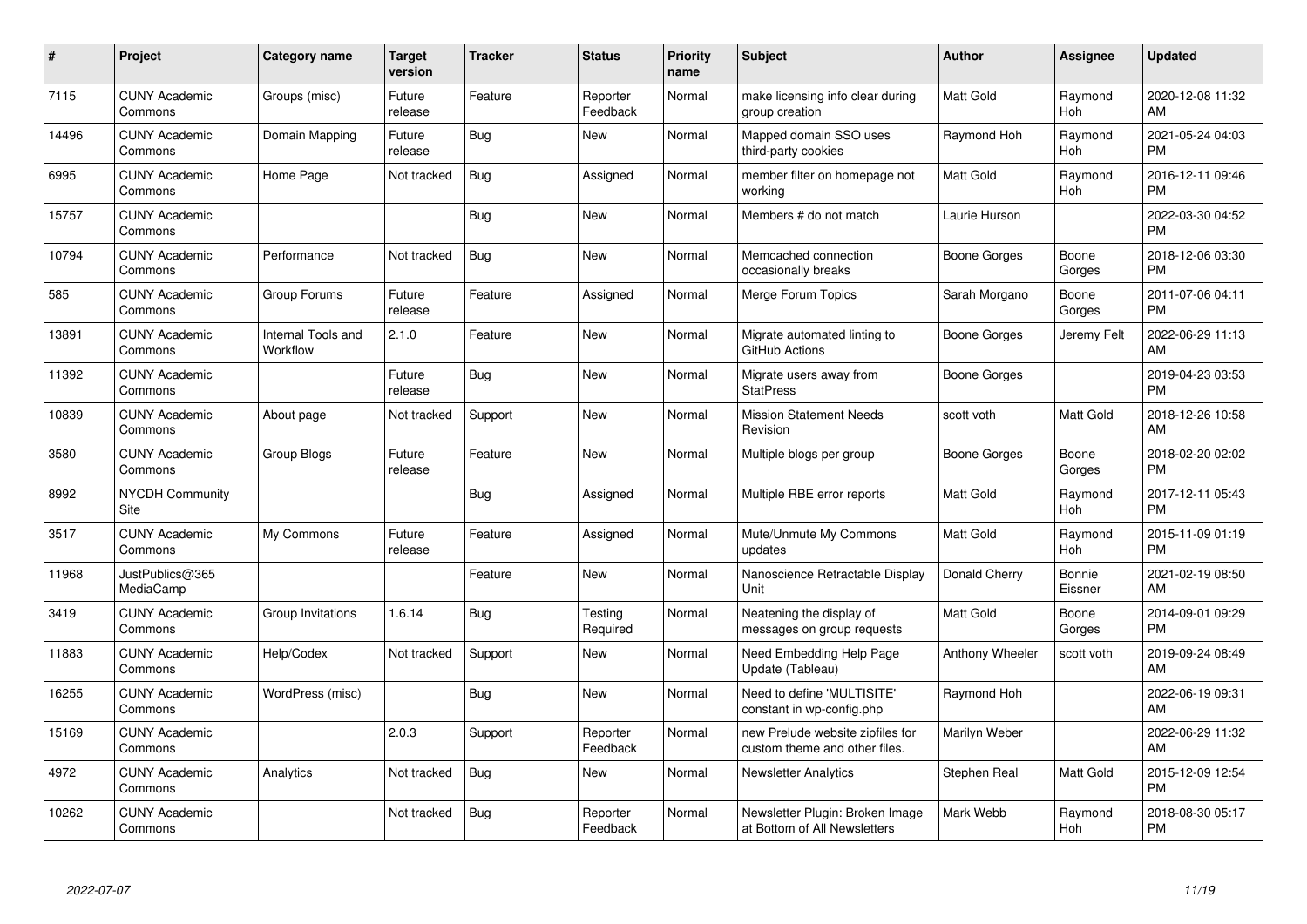| #     | Project                         | Category name                  | <b>Target</b><br>version | <b>Tracker</b> | <b>Status</b>        | <b>Priority</b><br>name | <b>Subject</b>                                                      | <b>Author</b>        | <b>Assignee</b>     | <b>Updated</b>                |
|-------|---------------------------------|--------------------------------|--------------------------|----------------|----------------------|-------------------------|---------------------------------------------------------------------|----------------------|---------------------|-------------------------------|
| 12436 | <b>CUNY Academic</b><br>Commons |                                | Not tracked              | Bug            | Assigned             | Normal                  | Nightly system downtime                                             | Boone Gorges         |                     | 2020-08-01 09:30<br>AM        |
| 15045 | <b>CUNY Academic</b><br>Commons |                                |                          | Support        | <b>New</b>           | Normal                  | no result for KCeL in the search<br>box on the commons              | Marilyn Weber        |                     | 2021-12-10 11:29<br>AM        |
| 12004 | <b>CUNY Academic</b><br>Commons |                                | Not tracked              | Support        | Reporter<br>Feedback | Normal                  | Notifications for spam blog<br>comments                             | Gina Cherry          | Raymond<br>Hoh      | 2019-11-01 12:05<br><b>PM</b> |
| 5317  | <b>CUNY Academic</b><br>Commons | Group Blogs                    | Not tracked              | Bug            | Reporter<br>Feedback | Normal                  | Notifications of New Post Didn't<br>Come                            | Luke Waltzer         | Samantha<br>Raddatz | 2016-03-21 10:41<br><b>PM</b> |
| 14475 | <b>CUNY Academic</b><br>Commons |                                | Not tracked              | Publicity      | New                  | Normal                  | OER Showcase Page                                                   | Laurie Hurson        | Laurie Hurson       | 2021-09-14 10:46<br>AM        |
| 5225  | <b>CUNY Academic</b><br>Commons | Registration                   | Future<br>release        | Feature        | Assigned             | Normal                  | On-boarding Issues                                                  | <b>Luke Waltzer</b>  | Samantha<br>Raddatz | 2016-02-12 02:58<br><b>PM</b> |
| 10354 | <b>CUNY Academic</b><br>Commons | <b>Public Portfolio</b>        | Future<br>release        | Feature        | New                  | Normal                  | Opt out of Having a Profile Page                                    | scott voth           | Chris Stein         | 2020-05-12 10:43<br>AM        |
| 3002  | <b>CUNY Academic</b><br>Commons | Search                         | Future<br>release        | Feature        | Assigned             | Normal                  | Overhaul CAC search by using<br>external search appliance           | Boone Gorges         | Boone<br>Gorges     | 2020-07-15 03:05<br><b>PM</b> |
| 8976  | <b>CUNY Academic</b><br>Commons | Reply By Email                 | Not tracked              | Feature        | Assigned             | Normal                  | Package RBE new topics posting?                                     | <b>Matt Gold</b>     | Raymond<br>Hoh      | 2017-12-04 02:34<br><b>PM</b> |
| 14074 | <b>CUNY Academic</b><br>Commons | WordPress (misc)               | Not tracked              | Support        | Reporter<br>Feedback | Normal                  | page password protection problem                                    | Marilyn Weber        |                     | 2021-03-02 11:03<br>AM        |
| 8607  | <b>CUNY Academic</b><br>Commons |                                | Not tracked              | Support        | New                  | Normal                  | Paypal?                                                             | Marilyn Weber        | Matt Gold           | 2018-05-15 01:37<br><b>PM</b> |
| 15194 | <b>CUNY Academic</b><br>Commons | Internal Tools and<br>Workflow | 2.1.0                    | Feature        | New                  | Normal                  | PHPCS sniff for un-restored<br>switch_to_blog() calls               | Boone Gorges         | Jeremy Felt         | 2022-05-26 10:45<br>AM        |
| 2612  | <b>CUNY Academic</b><br>Commons |                                | Not tracked              | Publicity      | Assigned             | Normal                  | Pinterest site for the Commons                                      | local admin          | Sarah<br>Morgano    | 2016-03-04 11:19<br>AM        |
| 11788 | <b>CUNY Academic</b><br>Commons | <b>WordPress Plugins</b>       | Future<br>release        | Support        | Reporter<br>Feedback | Normal                  | Plugin Request - Browse Aloud                                       | scott voth           |                     | 2019-09-24 08:42<br>AM        |
| 14629 | <b>CUNY Academic</b><br>Commons |                                | Not tracked              | Bug            | Reporter<br>Feedback | Normal                  | Possible Post Order Bug?                                            | <b>Syelle Graves</b> |                     | 2021-09-14 10:47<br>AM        |
| 3524  | <b>CUNY Academic</b><br>Commons | Documentation                  | Not tracked              | Documentation  | Assigned             | Normal                  | Post describing all you can do<br>when starting up a new blog/group | <b>Matt Gold</b>     | scott voth          | 2014-10-04 12:56<br><b>PM</b> |
| 11771 | <b>CUNY Academic</b><br>Commons |                                | Not tracked              | Support        | Reporter<br>Feedback | Normal                  | post displays in sections                                           | Marilyn Weber        |                     | 2019-08-20 10:34<br>AM        |
| 3510  | <b>CUNY Academic</b><br>Commons | Publicity                      | 1.7                      | Publicity      | Assigned             | Normal                  | Post on the News Blog re: 'My<br>Commons'                           | Micki Kaufman        | Sarah<br>Morgano    | 2014-10-15 11:18<br>AM        |
| 10659 | <b>CUNY Academic</b><br>Commons | Group Forums                   | Future<br>release        | Feature        | Assigned             | Normal                  | Post to multiple groups via email                                   | <b>Matt Gold</b>     | Raymond<br>Hoh      | 2018-11-15 12:54<br>AM        |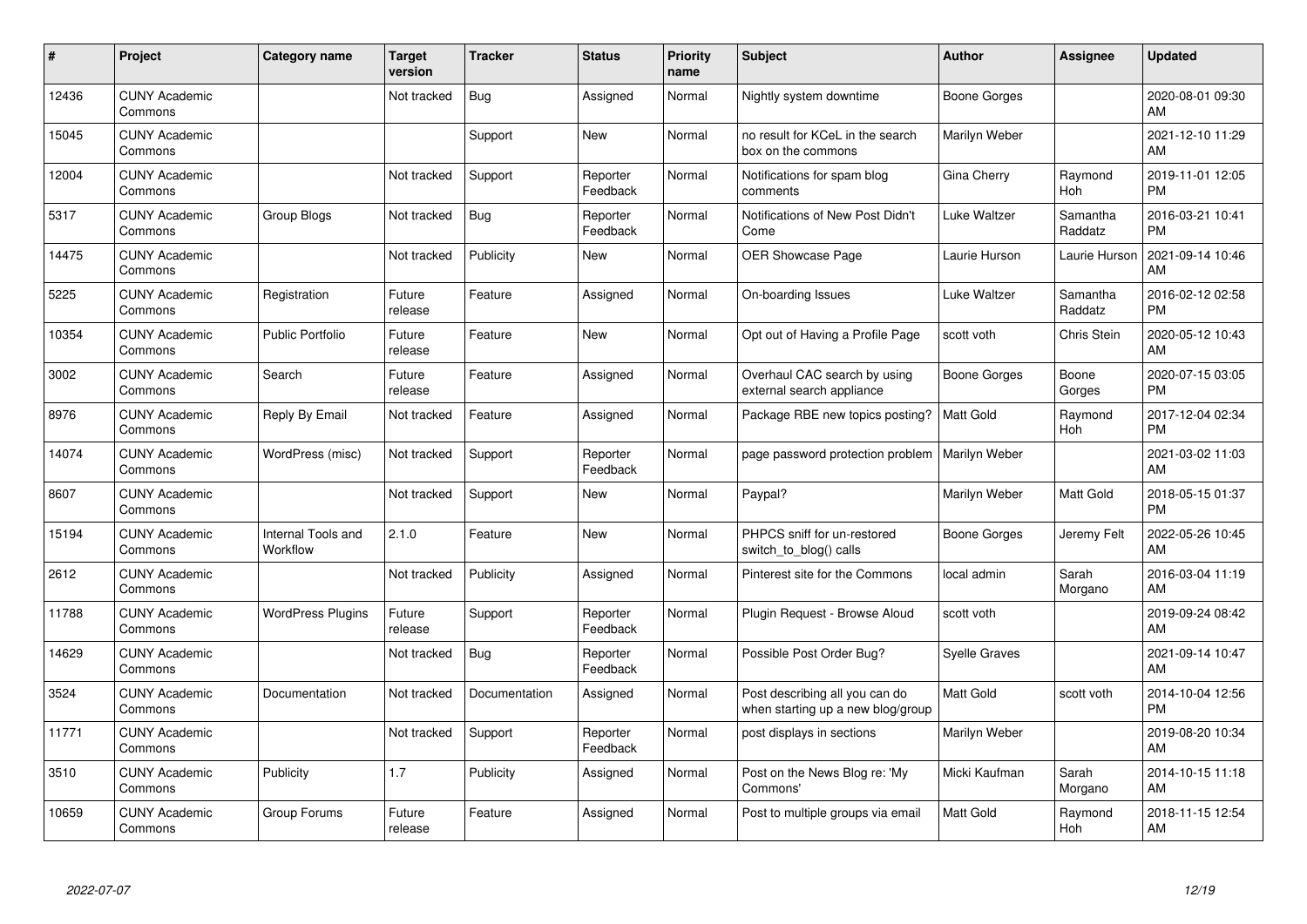| #     | Project                         | <b>Category name</b>        | <b>Target</b><br>version | <b>Tracker</b> | <b>Status</b>        | <b>Priority</b><br>name | <b>Subject</b>                                                          | Author           | Assignee            | <b>Updated</b>                |
|-------|---------------------------------|-----------------------------|--------------------------|----------------|----------------------|-------------------------|-------------------------------------------------------------------------|------------------|---------------------|-------------------------------|
| 3506  | <b>CUNY Academic</b><br>Commons | Publicity                   | 1.7                      | Publicity      | <b>New</b>           | Normal                  | Prepare 1.7 email messaging                                             | Micki Kaufman    | Micki<br>Kaufman    | 2014-10-01 12:36<br><b>PM</b> |
| 4986  | <b>CUNY Academic</b><br>Commons | ZenDesk                     | Not tracked              | Support        | Assigned             | Normal                  | Prepare documentation for<br>Zendesk re web widget                      | <b>Matt Gold</b> | Samantha<br>Raddatz | 2016-02-25 03:09<br><b>PM</b> |
| 3090  | <b>CUNY Academic</b><br>Commons | Twitter page                | Future<br>release        | Feature        | Assigned             | Normal                  | Prevent Retweets from showing<br>up on Commons twitter page             | <b>Matt Gold</b> | Tahir Butt          | 2016-10-24 11:31<br>AM        |
| 14900 | <b>CUNY Academic</b><br>Commons |                             | Not tracked              | Support        | Reporter<br>Feedback | Normal                  | previous theme?                                                         | Marilyn Weber    |                     | 2021-10-25 10:31<br>AM        |
| 10580 | <b>CUNY Academic</b><br>Commons | Information<br>Architecture | Future<br>release        | Design/UX      | New                  | Normal                  | Primary nav item review                                                 | Boone Gorges     | Sara Cannon         | 2022-06-28 01:29<br><b>PM</b> |
| 13286 | <b>CUNY Academic</b><br>Commons |                             | Not tracked              | Support        | New                  | Normal                  | problem connecting with<br>WordPress app                                | Marilyn Weber    | Raymond<br>Hoh      | 2020-09-08 11:16<br>AM        |
| 9060  | <b>CUNY Academic</b><br>Commons | Commons In A Box            | Not tracked              | Bug            | Hold                 | Normal                  | Problems with CBox image library<br>/ upload                            | Lisa Rhody       | Raymond<br>Hoh      | 2018-01-10 03:26<br><b>PM</b> |
| 4622  | <b>CUNY Academic</b><br>Commons | <b>Public Portfolio</b>     | Future<br>release        | Design/UX      | New                  | Normal                  | <b>Profile Visibility Settings</b>                                      | Samantha Raddatz | Samantha<br>Raddatz | 2015-09-21 12:18<br><b>PM</b> |
| 5316  | <b>CUNY Academic</b><br>Commons | User Experience             | Future<br>release        | Feature        | Assigned             | Normal                  | Prompt user email address<br>updates                                    | <b>Matt Gold</b> | Stephen Real        | 2016-12-21 03:30<br><b>PM</b> |
| 14842 | <b>CUNY Academic</b><br>Commons |                             | Not tracked              | Support        | Reporter<br>Feedback | Normal                  | Question about widgets and block<br>editor                              | Gina Cherry      |                     | 2021-10-06 03:01<br><b>PM</b> |
| 8991  | <b>CUNY Academic</b><br>Commons | Reply By Email              | Not tracked              | Bug            | Hold                 | Normal                  | RBE duplicate email message<br>issue                                    | <b>Matt Gold</b> | Raymond<br>Hoh      | 2018-02-18 08:53<br><b>PM</b> |
| 658   | <b>CUNY Academic</b><br>Commons | <b>WordPress Plugins</b>    | Future<br>release        | Feature        | Assigned             | Normal                  | Rebulid Sitewide Tag Suggestion                                         | <b>Matt Gold</b> | Boone<br>Gorges     | 2015-01-05 08:47<br><b>PM</b> |
| 653   | <b>CUNY Academic</b><br>Commons | Group Blogs                 | Future<br>release        | Feature        | Assigned             | Normal                  | Redesign Integration of Groups<br>and Blogs                             | <b>Matt Gold</b> | Samantha<br>Raddatz | 2015-11-09 05:40<br><b>PM</b> |
| 8836  | <b>CUNY Academic</b><br>Commons | Blogs (BuddyPress)          | Future<br>release        | Feature        | Assigned             | Normal                  | Redesign site launch process                                            | Matt Gold        | Boone<br>Gorges     | 2019-10-03 02:49<br><b>PM</b> |
| 2881  | <b>CUNY Academic</b><br>Commons | <b>Public Portfolio</b>     | Future<br>release        | Feature        | Assigned             | Normal                  | Redesign the UX for Profiles                                            | Chris Stein      | Chris Stein         | 2016-10-13 12:45<br><b>PM</b> |
| 1888  | <b>CUNY Academic</b><br>Commons | Home Page                   | Future<br>release        | Feature        | Assigned             | Normal                  | Refactor BP MPO Activity Filter to<br>support proper pagination         | Sarah Morgano    | Boone<br>Gorges     | 2014-05-01 07:11<br><b>PM</b> |
| 16332 | <b>CUNY Academic</b><br>Commons |                             |                          | Feature        | New                  | Normal                  | Refining the OER Tag: Remove<br>OER tag option from Creation<br>Process | Laurie Hurson    |                     | 2022-07-05 01:07<br><b>PM</b> |
| 15883 | <b>CUNY Academic</b><br>Commons |                             | 2.1.0                    | Feature        | <b>New</b>           | Normal                  | Release BPGES update                                                    | Boone Gorges     | Boone<br>Gorges     | 2022-05-26 10:39<br>AM        |
| 3369  | <b>CUNY Academic</b><br>Commons | Reply By Email              | Not tracked              | Outreach       | Hold                 | Normal                  | Release reply by email to WP<br>plugin directory                        | <b>Matt Gold</b> | Raymond<br>Hoh      | 2016-03-01 12:46<br><b>PM</b> |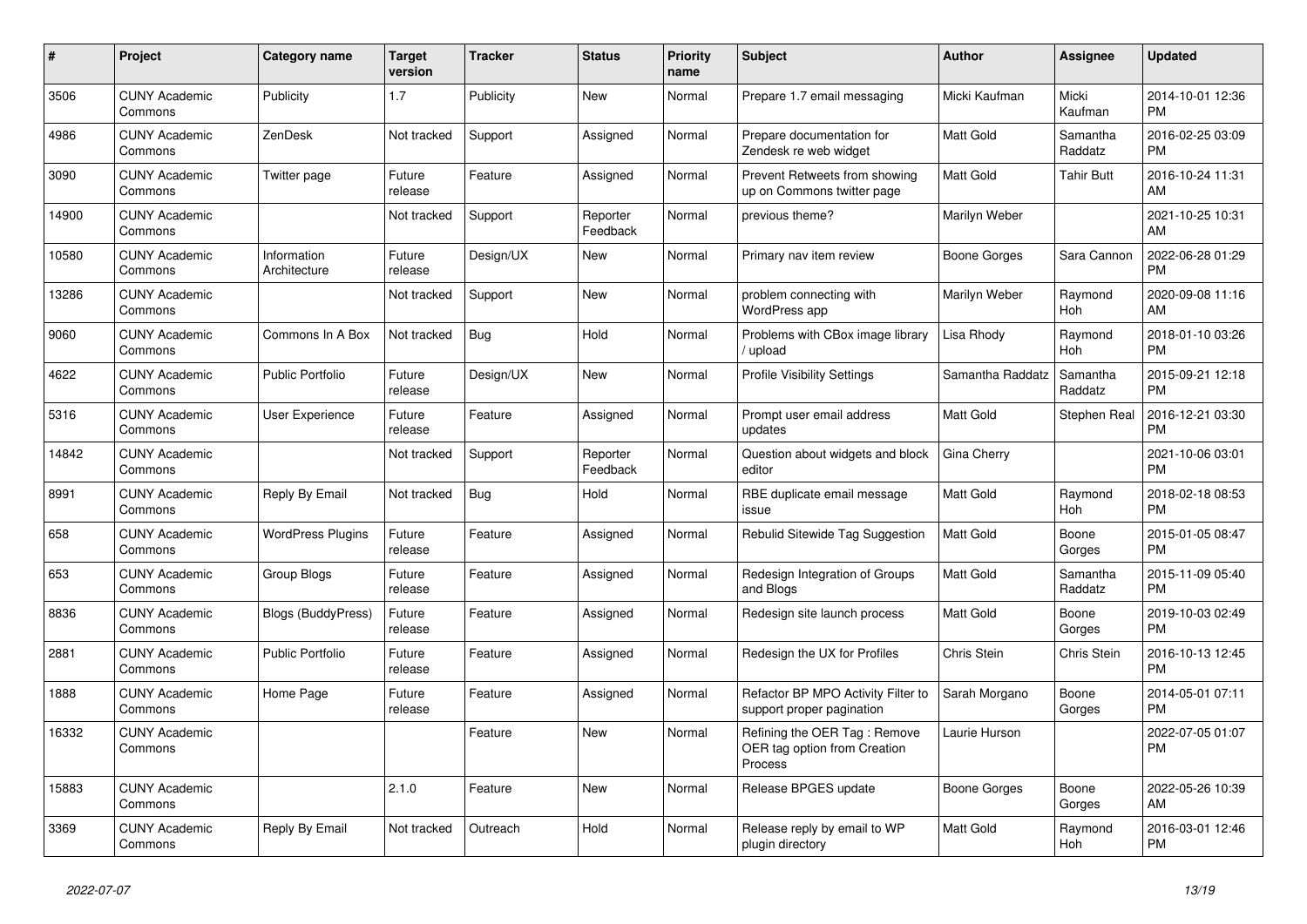| #     | Project                         | <b>Category name</b>       | <b>Target</b><br>version | <b>Tracker</b> | <b>Status</b>        | <b>Priority</b><br>name | <b>Subject</b>                                                             | <b>Author</b>           | <b>Assignee</b>     | <b>Updated</b>                |
|-------|---------------------------------|----------------------------|--------------------------|----------------|----------------------|-------------------------|----------------------------------------------------------------------------|-------------------------|---------------------|-------------------------------|
| 10380 | <b>CUNY Academic</b><br>Commons | WordPress (misc)           | Future<br>release        | Feature        | In Progress          | Normal                  | Remove blacklisted plugins                                                 | Boone Gorges            |                     | 2022-04-26 12:00<br><b>PM</b> |
| 16110 | <b>CUNY Academic</b><br>Commons |                            |                          | Support        | Reporter<br>Feedback | Normal                  | remove Creative Commons<br>license from pages?                             | Marilyn Weber           | Raymond<br>Hoh      | 2022-05-17 06:11<br><b>PM</b> |
| 5826  | <b>CUNY Academic</b><br>Commons | <b>WordPress Plugins</b>   | Future<br>release        | Support        | Reporter<br>Feedback | Normal                  | <b>Remove Subscription Options</b><br>plugin from directory                | Sarah Morgano           | Sarah<br>Morgano    | 2016-10-21 04:14<br><b>PM</b> |
| 16199 | <b>CUNY Academic</b><br>Commons | <b>Directories</b>         | 2.0.3                    | Bug            | New                  | Normal                  | Removed "Semester" Filter from<br><b>Courses Directory</b>                 | Laurie Hurson           | Boone<br>Gorges     | 2022-06-29 11:32<br>AM        |
| 4388  | <b>CUNY Academic</b><br>Commons | WordPress (misc)           | Future<br>release        | Bug            | Assigned             | Normal                  | Repeated request for<br>authentication.                                    | Alice.Lynn<br>McMichael | Raymond<br>Hoh      | 2015-08-11 07:35<br><b>PM</b> |
| 1105  | <b>CUNY Academic</b><br>Commons | WordPress (misc)           | Future<br>release        | Feature        | Assigned             | Normal                  | Rephrase Blog Privacy Options                                              | Matt Gold               | Samantha<br>Raddatz | 2015-11-09 06:19<br><b>PM</b> |
| 11496 | <b>CUNY Academic</b><br>Commons | <b>Public Portfolio</b>    | 1.15.2                   | Support        | New                  | Normal                  | Replace Twitter Icon on Member<br>Portfolio page                           | scott voth              | Boone<br>Gorges     | 2019-06-06 01:03<br><b>PM</b> |
| 3577  | <b>CUNY Academic</b><br>Commons | My Commons                 | Future<br>release        | Design/UX      | Assigned             | Normal                  | Replies to items in My Commons                                             | <b>Matt Gold</b>        | Raymond<br>Hoh      | 2015-04-09 05:19<br><b>PM</b> |
| 5282  | <b>CUNY Academic</b><br>Commons | Social Paper               | Future<br>release        | Bug            | New                  | Normal                  | Replying via email directs to paper<br>but not individual comment.         | Marilyn Weber           | Raymond<br>Hoh      | 2016-03-02 01:48<br><b>PM</b> |
| 8902  | <b>CUNY Academic</b><br>Commons | Design                     | Not tracked              | Feature        | Assigned             | Normal                  | Report back on research on<br><b>BuddyPress themes</b>                     | Matt Gold               | Michael Smith       | 2017-11-10 12:31<br><b>PM</b> |
| 9979  | <b>CUNY Academic</b><br>Commons | <b>Email Notifications</b> | Not tracked              | Bug            | Reporter<br>Feedback | Normal                  | Reports of slow email activation<br>emails                                 | <b>Matt Gold</b>        | Boone<br>Gorges     | 2018-08-29 09:40<br><b>PM</b> |
| 16319 | <b>CUNY Academic</b><br>Commons | <b>WordPress Plugins</b>   | 2.0.3                    | <b>Bug</b>     | New                  | Normal                  | Request for Events Calendar Pro<br>5.14.2 update                           | Raymond Hoh             | Raymond<br>Hoh      | 2022-07-01 04:16<br><b>PM</b> |
| 9420  | <b>CUNY Academic</b><br>Commons | cuny.is                    | Not tracked              | Feature        | <b>New</b>           | Normal                  | Request for http://cuny.is/streams                                         | Raffi<br>Khatchadourian | Marilyn<br>Weber    | 2018-04-02 10:08<br>AM        |
| 4070  | <b>CUNY Academic</b><br>Commons | Analytics                  | Not tracked              | Support        | Assigned             | Normal                  | Request for JITP site analytics                                            | Matt Gold               | Seth Persons        | 2016-02-23 03:09<br><b>PM</b> |
| 16099 | <b>CUNY Academic</b><br>Commons |                            |                          | Support        | Reporter<br>Feedback | Normal                  | request for Newsletter Glue                                                | Marilyn Weber           |                     | 2022-05-13 12:14<br><b>PM</b> |
| 3475  | <b>CUNY Academic</b><br>Commons | Events                     | Future<br>release        | Feature        | Assigned             | Normal                  | Request to add plugin to<br>streamline room<br>booking/appointment booking | Naomi Barrettara        | Boone<br>Gorges     | 2014-12-01 05:14<br><b>PM</b> |
| 15604 | <b>CUNY Academic</b><br>Commons | <b>Email Notifications</b> | Future<br>release        | Feature        | Assigned             | Normal                  | <b>Restructure Commons Group</b><br>Digest Email Messages                  | <b>Matt Gold</b>        | Boone<br>Gorges     | 2022-05-26 10:45<br>AM        |
| 3759  | <b>CUNY Academic</b><br>Commons | WordPress (misc)           | Future<br>release        | Feature        | Assigned             | Normal                  | Review Interface for Adding Users<br>to Blogs                              | Matt Gold               | Boone<br>Gorges     | 2015-03-24 05:52<br><b>PM</b> |
| 16335 | <b>CUNY Academic</b><br>Commons |                            |                          | Feature        | <b>New</b>           | Normal                  | Revisiting options and functions of<br>Creative Commons license widget     | Laurie Hurson           |                     | 2022-07-06 11:17<br>AM        |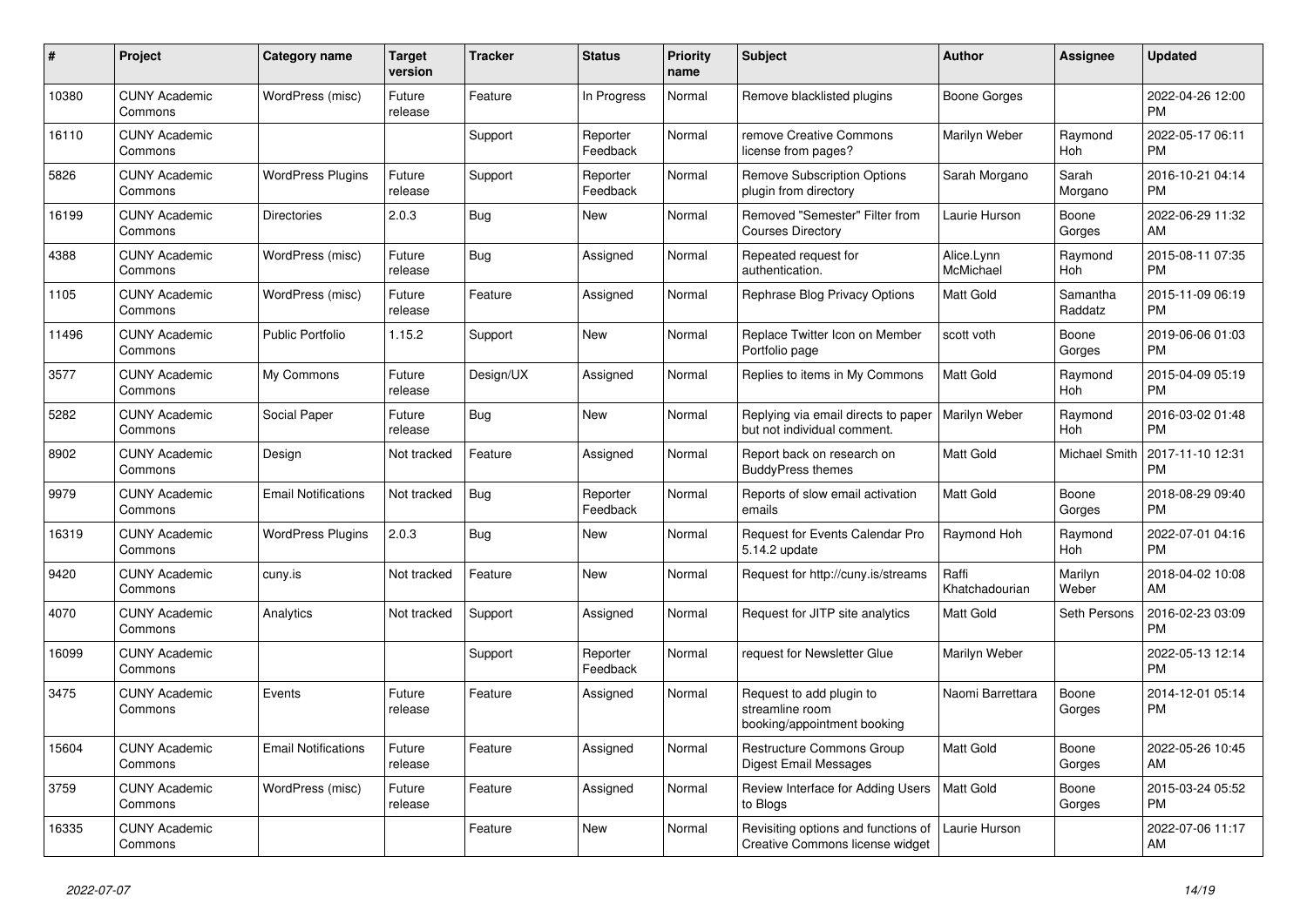| #     | <b>Project</b>                  | <b>Category name</b>    | <b>Target</b><br>version | <b>Tracker</b> | <b>Status</b>        | <b>Priority</b><br>name | <b>Subject</b>                                                                                | Author                  | Assignee            | <b>Updated</b>                |
|-------|---------------------------------|-------------------------|--------------------------|----------------|----------------------|-------------------------|-----------------------------------------------------------------------------------------------|-------------------------|---------------------|-------------------------------|
| 16245 | <b>CUNY Academic</b><br>Commons | WordPress (misc)        |                          | <b>Bug</b>     | Reporter<br>Feedback | Normal                  | Save Button missing on<br>WordPress Profile page                                              | scott voth              | Raymond<br>Hoh      | 2022-06-16 03:09<br><b>PM</b> |
| 12247 | <b>CUNY Academic</b><br>Commons | Publicity               | Not tracked              | Support        | <b>New</b>           | Normal                  | <b>Screenshot of First Commons</b><br>Homepage                                                | scott voth              | scott voth          | 2020-01-14 12:08<br><b>PM</b> |
| 1508  | <b>CUNY Academic</b><br>Commons | WordPress (misc)        | Future<br>release        | Feature        | Assigned             | Normal                  | Share login cookies across<br>mapped domains                                                  | Boone Gorges            | Boone<br>Gorges     | 2012-07-02 12:12<br><b>PM</b> |
| 11077 | <b>CUNY Academic</b><br>Commons | Events                  | Not tracked              | Feature        | Reporter<br>Feedback | Normal                  | Show event category description<br>in event list view                                         | Raffi<br>Khatchadourian |                     | 2019-02-12 10:38<br><b>PM</b> |
| 12484 | <b>CUNY Academic</b><br>Commons |                         | Not tracked              | Support        | Reporter<br>Feedback | Normal                  | Sign up Code for COIL Course<br>starting in March                                             | Laurie Hurson           | Matt Gold           | 2020-03-02 02:26<br><b>PM</b> |
| 12328 | <b>CUNY Academic</b><br>Commons |                         | Not tracked              | Support        | <b>New</b>           | Normal                  | Sign up Code for Non-CUNY<br>Faculty                                                          | Laurie Hurson           |                     | 2020-01-28 10:25<br>AM        |
| 4661  | <b>CUNY Academic</b><br>Commons | <b>User Experience</b>  | Future<br>release        | <b>Bug</b>     | Assigned             | Normal                  | Simplify Events text                                                                          | <b>Matt Gold</b>        | Samantha<br>Raddatz | 2015-10-02 09:06<br><b>PM</b> |
| 12438 | <b>CUNY Academic</b><br>Commons | Courses                 | Not tracked              | Bug            | New                  | Normal                  | Site appearing twice                                                                          | Laurie Hurson           | Boone<br>Gorges     | 2020-02-18 01:34<br><b>PM</b> |
| 12360 | <b>CUNY Academic</b><br>Commons | <b>WordPress Themes</b> | Not tracked              | Bug            | Reporter<br>Feedback | Normal                  | site just says "DANTE We are<br>currently in maintenance mode,<br>please check back shortly." | Marilyn Weber           |                     | 2020-02-04 12:13<br><b>PM</b> |
| 15767 | <b>CUNY Academic</b><br>Commons | WordPress (misc)        |                          | Support        | New                  | Normal                  | Site loading slowly                                                                           | scott voth              | Boone<br>Gorges     | 2022-04-04 08:56<br><b>PM</b> |
| 7022  | <b>CUNY Academic</b><br>Commons | Announcements           | Future<br>release        | <b>Bug</b>     | <b>New</b>           | Normal                  | Sitewide announcements should<br>be displayed on, and dismissable<br>from, mapped domains     | <b>Boone Gorges</b>     | Boone<br>Gorges     | 2018-03-22 10:18<br>AM        |
| 15816 | <b>CUNY Academic</b><br>Commons |                         | Not tracked              | Support        | New                  | Normal                  | slow loading at SPS                                                                           | Marilyn Weber           |                     | 2022-04-05 01:26<br><b>PM</b> |
| 15242 | <b>CUNY Academic</b><br>Commons | Performance             | Not tracked              | Bug            | Reporter<br>Feedback | Normal                  | Slugist site                                                                                  | Raffi<br>Khatchadourian | Boone<br>Gorges     | 2022-02-07 11:14<br>AM        |
| 3511  | <b>CUNY Academic</b><br>Commons | Publicity               | 1.7                      | Publicity      | Assigned             | Normal                  | Social media for 1.7                                                                          | Micki Kaufman           | Sarah<br>Morgano    | 2014-10-14 03:32<br><b>PM</b> |
| 7981  | <b>CUNY Academic</b><br>Commons | Social Paper            | Future<br>release        | <b>Bug</b>     | <b>New</b>           | Normal                  | Social Paper comments should not   Luke Waltzer<br>go to spam                                 |                         | Boone<br>Gorges     | 2018-04-16 03:52<br><b>PM</b> |
| 5205  | <b>CUNY Academic</b><br>Commons | Social Paper            | Future<br>release        | Feature        | <b>New</b>           | Normal                  | Social Paper folders                                                                          | Marilyn Weber           |                     | 2016-02-11 10:24<br><b>PM</b> |
| 7663  | <b>CUNY Academic</b><br>Commons | <b>Social Paper</b>     | Future<br>release        | <b>Bug</b>     | <b>New</b>           | Normal                  | Social Paper notifications not<br>formatted correctly on secondary<br>sites                   | Boone Gorges            | Boone<br>Gorges     | 2018-04-16 03:52<br><b>PM</b> |
| 1744  | <b>CUNY Academic</b><br>Commons | <b>BuddyPress Docs</b>  | Future<br>release        | Feature        | Assigned             | Normal                  | Spreadsheet-style Docs                                                                        | Boone Gorges            | Boone<br>Gorges     | 2015-11-09 06:13<br><b>PM</b> |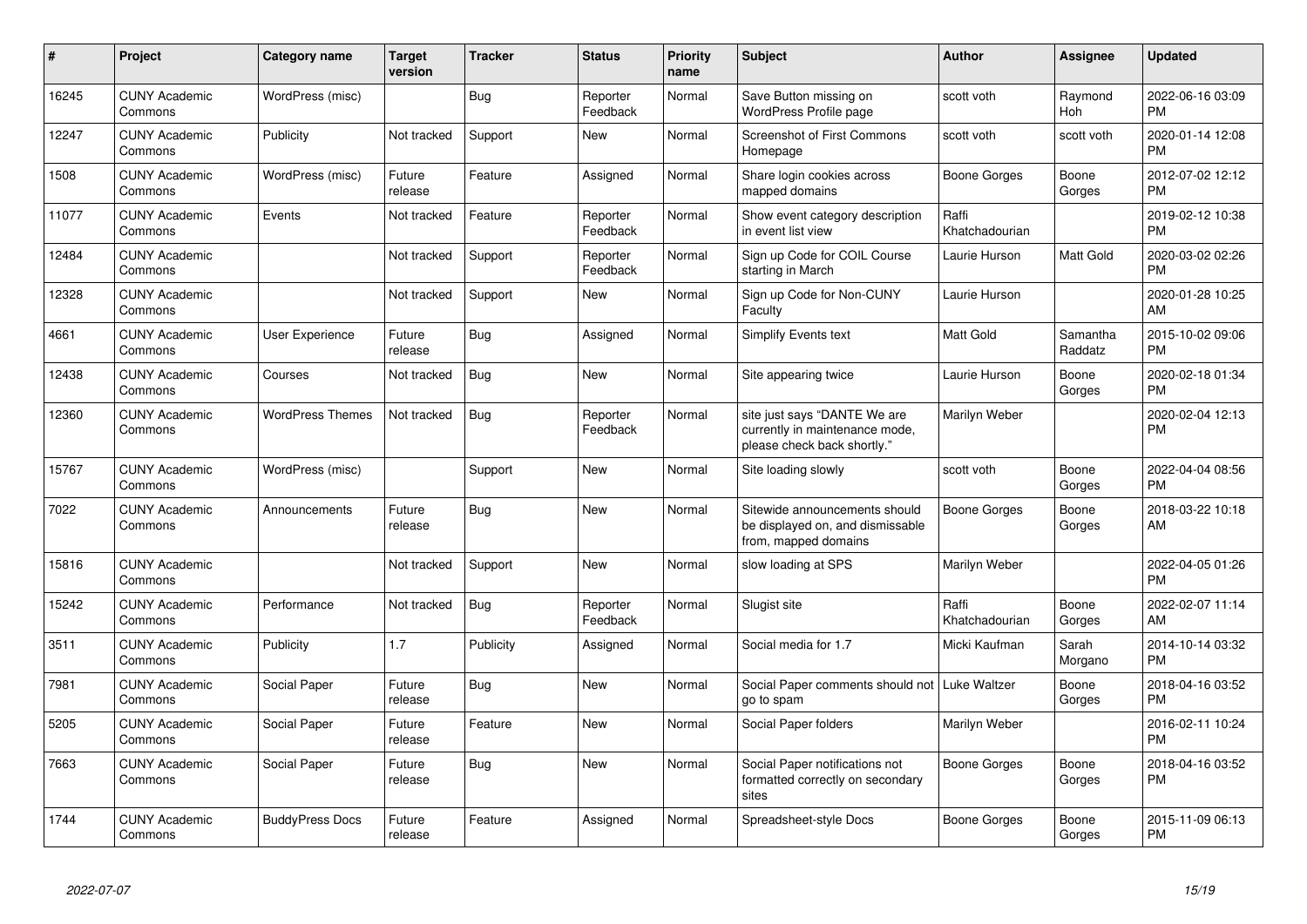| $\#$  | Project                         | <b>Category name</b>     | <b>Target</b><br>version | <b>Tracker</b> | <b>Status</b>        | <b>Priority</b><br>name | <b>Subject</b>                                                                                               | Author               | <b>Assignee</b>     | <b>Updated</b>                |
|-------|---------------------------------|--------------------------|--------------------------|----------------|----------------------|-------------------------|--------------------------------------------------------------------------------------------------------------|----------------------|---------------------|-------------------------------|
| 14908 | <b>CUNY Academic</b><br>Commons | Performance              |                          | Bug            | <b>New</b>           | Normal                  | Stale object cache on cdev                                                                                   | Raymond Hoh          | Boone<br>Gorges     | 2021-12-07 09:45<br>AM        |
| 860   | <b>CUNY Academic</b><br>Commons | Design                   | Future<br>release        | Design/UX      | Assigned             | Normal                  | <b>Standardize Button Treatment</b><br>Across the Commons                                                    | Chris Stein          | Chris Stein         | 2014-05-01 09:45<br>AM        |
| 2175  | <b>CUNY Academic</b><br>Commons | WordPress (misc)         | Not tracked              | Support        | Assigned             | Normal                  | Subscibe 2 vs. Jetpack<br>subscription options                                                               | local admin          | Matt Gold           | 2016-01-26 04:58<br>PM        |
| 11024 | <b>CUNY Academic</b><br>Commons | WordPress (misc)         | Future<br>release        | Bug            | New                  | Normal                  | Subsites should not show "you<br>should update your .htaccess<br>now" notice after permalink setting<br>save | <b>Boone Gorges</b>  |                     | 2019-01-28 01:35<br><b>PM</b> |
| 9028  | <b>CUNY Academic</b><br>Commons | Onboarding               | Future<br>release        | Feature        | Assigned             | Normal                  | suggest groups to new members<br>during the registration process                                             | <b>Matt Gold</b>     | Chris Stein         | 2018-10-24 12:34<br><b>PM</b> |
| 5298  | <b>CUNY Academic</b><br>Commons |                          | Not tracked              | Publicity      | <b>New</b>           | Normal                  | Survey Pop-Up Text                                                                                           | Samantha Raddatz     | Samantha<br>Raddatz | 2016-03-22 12:27<br><b>PM</b> |
| 16177 | <b>CUNY Academic</b><br>Commons | Reply By Email           |                          | <b>Bug</b>     | <b>New</b>           | Normal                  | Switch to Inbound mode for RBE                                                                               | Raymond Hoh          | Raymond<br>Hoh      | 2022-05-30 04:32<br><b>PM</b> |
| 9515  | <b>CUNY Academic</b><br>Commons | <b>WordPress Plugins</b> | Not tracked              | <b>Bug</b>     | Reporter<br>Feedback | Normal                  | Text to Speech plugin - "More<br>Slowly" checkbox not working                                                | scott voth           | Boone<br>Gorges     | 2018-06-13 02:26<br><b>PM</b> |
| 9720  | <b>CUNY Academic</b><br>Commons | Authentication           | Future<br>release        | Feature        | <b>New</b>           | Normal                  | The Commons should be an oAuth<br>provider                                                                   | <b>Boone Gorges</b>  |                     | 2019-03-01 02:04<br><b>PM</b> |
| 8901  | <b>CUNY Academic</b><br>Commons | Accessibility            | Future<br>release        | Feature        | Assigned             | Normal                  | Theme analysis for accessibility                                                                             | Matt Gold            | Boone<br>Gorges     | 2022-04-26 11:59<br>AM        |
| 7828  | <b>CUNY Academic</b><br>Commons |                          | Not tracked              | Feature        | Assigned             | Normal                  | Theme Assessment 2017                                                                                        | Margaret Galvan      | Margaret<br>Galvan  | 2017-05-02 10:41<br><b>PM</b> |
| 8211  | <b>CUNY Academic</b><br>Commons | <b>WordPress Themes</b>  | Future<br>release        | Feature        | New                  | Normal                  | Theme Suggestions: Material<br>Design-Inspired Themes                                                        | Margaret Galvan      | Margaret<br>Galvan  | 2017-08-07 02:48<br><b>PM</b> |
| 12446 | <b>CUNY Academic</b><br>Commons | Groups (misc)            | Future<br>release        | Feature        | Reporter<br>Feedback | Normal                  | Toggle default site to group forum<br>posting                                                                | Laurie Hurson        | Laurie Hurson       | 2020-03-10 11:57<br>AM        |
| 11843 | <b>CUNY Academic</b><br>Commons | WordPress (misc)         | Future<br>release        | Design/UX      | New                  | Normal                  | Tweaking the Gutenberg Editor<br>Interface                                                                   | Laurie Hurson        |                     | 2022-04-26 12:00<br><b>PM</b> |
| 14911 | <b>CUNY Academic</b><br>Commons | <b>WordPress Themes</b>  | Not tracked              | Support        | New                  | Normal                  | Twentytwentyone theme                                                                                        | Marilyn Weber        |                     | 2021-10-28 10:37<br>AM        |
| 11545 | <b>CUNY Academic</b><br>Commons | <b>WordPress Plugins</b> | Not tracked              | Support        | New                  | Normal                  | <b>Twitter searches in WordPress</b>                                                                         | Gina Cherry          | Matt Gold           | 2019-09-23 01:03<br>PM        |
| 9926  | <b>CUNY Academic</b><br>Commons | <b>WordPress Plugins</b> | Future<br>release        | Bug            | New                  | Normal                  | twitter-mentions-as-comments<br>cron jobs can run long                                                       | Boone Gorges         | Boone<br>Gorges     | 2018-10-24 12:34<br><b>PM</b> |
| 16318 | <b>CUNY Academic</b><br>Commons |                          |                          | Bug            | <b>New</b>           | Normal                  | Unable to Access block editor or<br>embed YouTube videos in new<br>pages, in one site only                   | <b>Syelle Graves</b> |                     | 2022-07-01 06:53<br>PM        |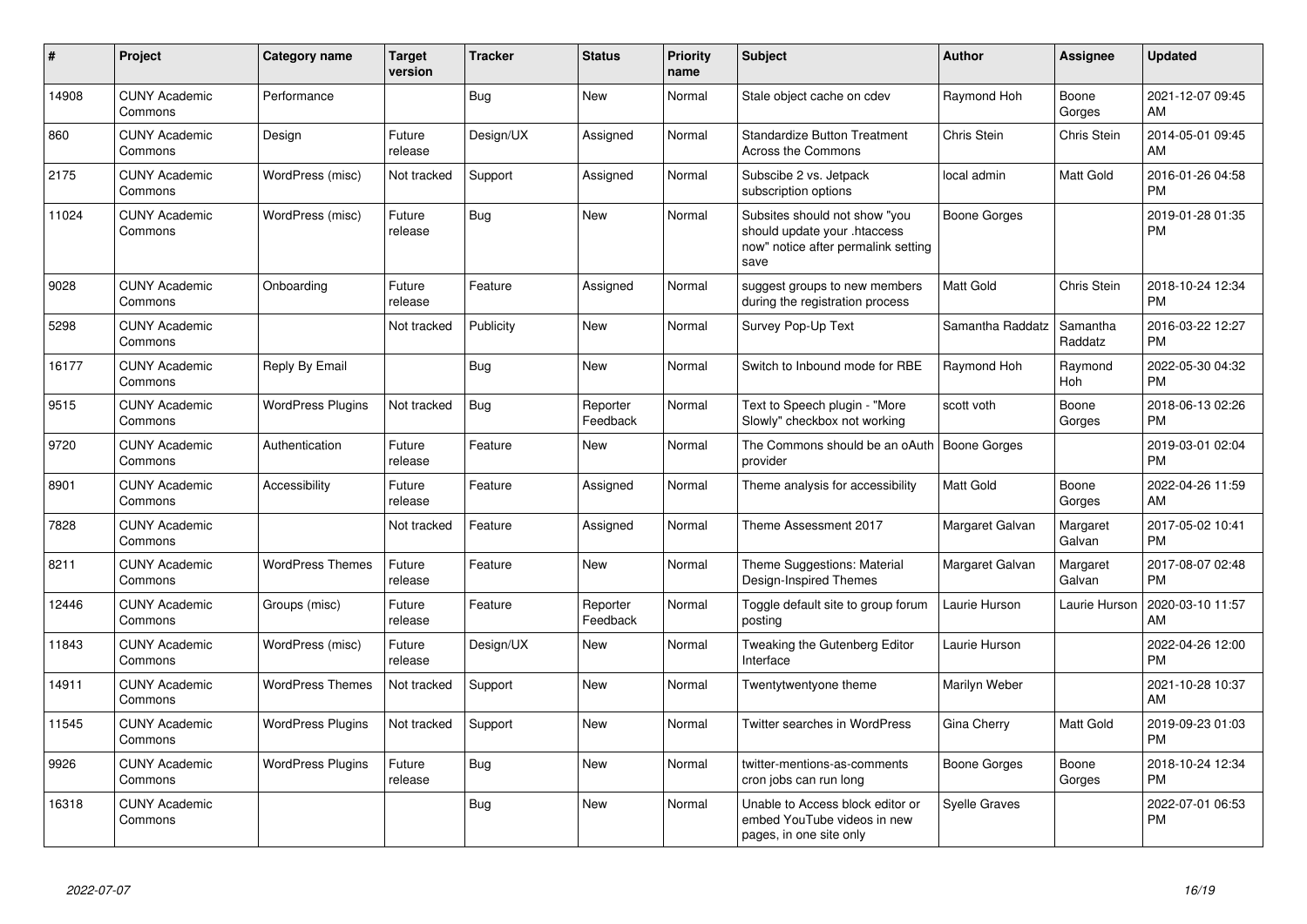| #     | Project                         | <b>Category name</b>      | <b>Target</b><br>version | <b>Tracker</b> | <b>Status</b>        | <b>Priority</b><br>name | <b>Subject</b>                                                                                  | <b>Author</b>       | Assignee            | <b>Updated</b>                |
|-------|---------------------------------|---------------------------|--------------------------|----------------|----------------------|-------------------------|-------------------------------------------------------------------------------------------------|---------------------|---------------------|-------------------------------|
| 2666  | <b>CUNY Academic</b><br>Commons | About page                | Not tracked              | Documentation  | Assigned             | Normal                  | <b>Update About Text</b>                                                                        | Chris Stein         | Luke Waltzer        | 2016-03-04 11:19<br>AM        |
| 1460  | <b>CUNY Academic</b><br>Commons | Analytics                 | Future<br>release        | Feature        | Assigned             | Normal                  | <b>Update System Report</b>                                                                     | <b>Brian Foote</b>  | Boone<br>Gorges     | 2015-11-09 06:13<br><b>PM</b> |
| 12392 | <b>CUNY Academic</b><br>Commons | Help/Codex                | Not tracked              | Documentation  | <b>New</b>           | Normal                  | <b>Updates to Common Commons</b><br>Questions on Help Page                                      | scott voth          | Margaret<br>Galvan  | 2020-02-11 10:53<br>AM        |
| 12350 | <b>CUNY Academic</b><br>Commons | <b>Blogs (BuddyPress)</b> | Not tracked              | Support        | Reporter<br>Feedback | Normal                  | URL creation problem                                                                            | Marilyn Weber       |                     | 2020-02-03 11:27<br>AM        |
| 4027  | <b>CUNY Academic</b><br>Commons | Commons In A Box          | Not tracked              | Design/UX      | Assigned             | Normal                  | Usability review of CBOX update<br>procedures                                                   | <b>Matt Gold</b>    | Samantha<br>Raddatz | 2015-05-11 06:36<br><b>PM</b> |
| 8898  | <b>CUNY Academic</b><br>Commons | Social Paper              | Not tracked              | Feature        | Assigned             | Normal                  | Usage data on docs and social<br>paper                                                          | Matt Gold           | Matt Gold           | 2017-11-16 11:32<br>AM        |
| 10368 | <b>CUNY Academic</b><br>Commons |                           | Future<br>release        | Feature        | Assigned             | Normal                  | Use ORCID data to populate<br>academic profile page                                             | Stephen Francoeur   | Boone<br>Gorges     | 2018-09-25 01:53<br><b>PM</b> |
| 10040 | <b>CUNY Academic</b><br>Commons | WordPress (misc)          | Not tracked              | Bug            | Reporter<br>Feedback | Normal                  | User doesn't see full list of themes                                                            | <b>Matt Gold</b>    | Boone<br>Gorges     | 2018-07-25 10:12<br>AM        |
| 14784 | <b>CUNY Academic</b><br>Commons |                           |                          | Support        | Reporter<br>Feedback | Normal                  | User report of logo problem when<br>using Customizer theme                                      | Marilyn Weber       |                     | 2021-09-17 10:25<br>AM        |
| 10273 | <b>CUNY Academic</b><br>Commons | Registration              | Not tracked              | Support        | Reporter<br>Feedback | Normal                  | users combining CF and campus<br>address                                                        | Marilyn Weber       |                     | 2019-09-18 10:58<br>AM        |
| 14538 | <b>CUNY Academic</b><br>Commons |                           | Not tracked              | Support        | Reporter<br>Feedback | Normal                  | <b>Weebly To Commons</b>                                                                        | Laurie Hurson       |                     | 2021-09-14 10:47<br>AM        |
| 9941  | <b>CUNY Academic</b><br>Commons | Wiki                      | Not tracked              | Support        | Assigned             | Normal                  | Wiki functionality                                                                              | Matt Gold           | Boone<br>Gorges     | 2018-06-26 10:57<br>AM        |
| 14483 | <b>CUNY Academic</b><br>Commons | WordPress - Media         | Not tracked              | Bug            | Reporter<br>Feedback | Normal                  | Wordpress PDF Embed Stopped<br>Working after JITP Media Clone                                   | Patrick DeDauw      | Boone<br>Gorges     | 2021-05-20 01:51<br><b>PM</b> |
| 11517 | <b>CUNY Academic</b><br>Commons |                           | Not tracked              | Feature        | Assigned             | Normal                  | wp-accessibility plugin should not<br>strip 'target="_blank"' by default                        | Boone Gorges        | Laurie Hurson       | 2019-09-24 09:57<br>AM        |
| 3691  | <b>CUNY Academic</b><br>Commons | <b>WordPress Plugins</b>  | Future<br>release        | Bug            | <b>New</b>           | Normal                  | <b>WPMU Domain Mapping</b><br>Debugging on cdev                                                 | Raymond Hoh         | Matt Gold           | 2014-12-12 09:04<br>AM        |
| 5234  | <b>CUNY Academic</b><br>Commons | Membership                | Future<br>release        | Feature        | Assigned             | Normal                  | Write Unconfirmed patch for WP                                                                  | <b>Boone Gorges</b> | Boone<br>Gorges     | 2016-10-24 11:18<br>AM        |
| 8675  | <b>CUNY Academic</b><br>Commons | User Onboarding           | Future<br>release        | <b>Bug</b>     | Reporter<br>Feedback | Low                     | Add new User search screen calls<br>for the input of email address but<br>doesn't work with one | Paul Hebert         | Boone<br>Gorges     | 2017-10-11 11:17<br>AM        |
| 2223  | <b>CUNY Academic</b><br>Commons | <b>WordPress Plugins</b>  | Future<br>release        | Feature        | Assigned             | Low                     | Add Participad to the CUNY<br><b>Academic Commons</b>                                           | <b>Matt Gold</b>    | Boone<br>Gorges     | 2014-09-17 10:03<br><b>PM</b> |
| 5016  | <b>CUNY Academic</b><br>Commons | Events                    | Future<br>release        | Feature        | Assigned             | Low                     | Allow comments to be posted on<br>events                                                        | <b>Matt Gold</b>    | Raymond<br>Hoh      | 2019-03-01 02:23<br><b>PM</b> |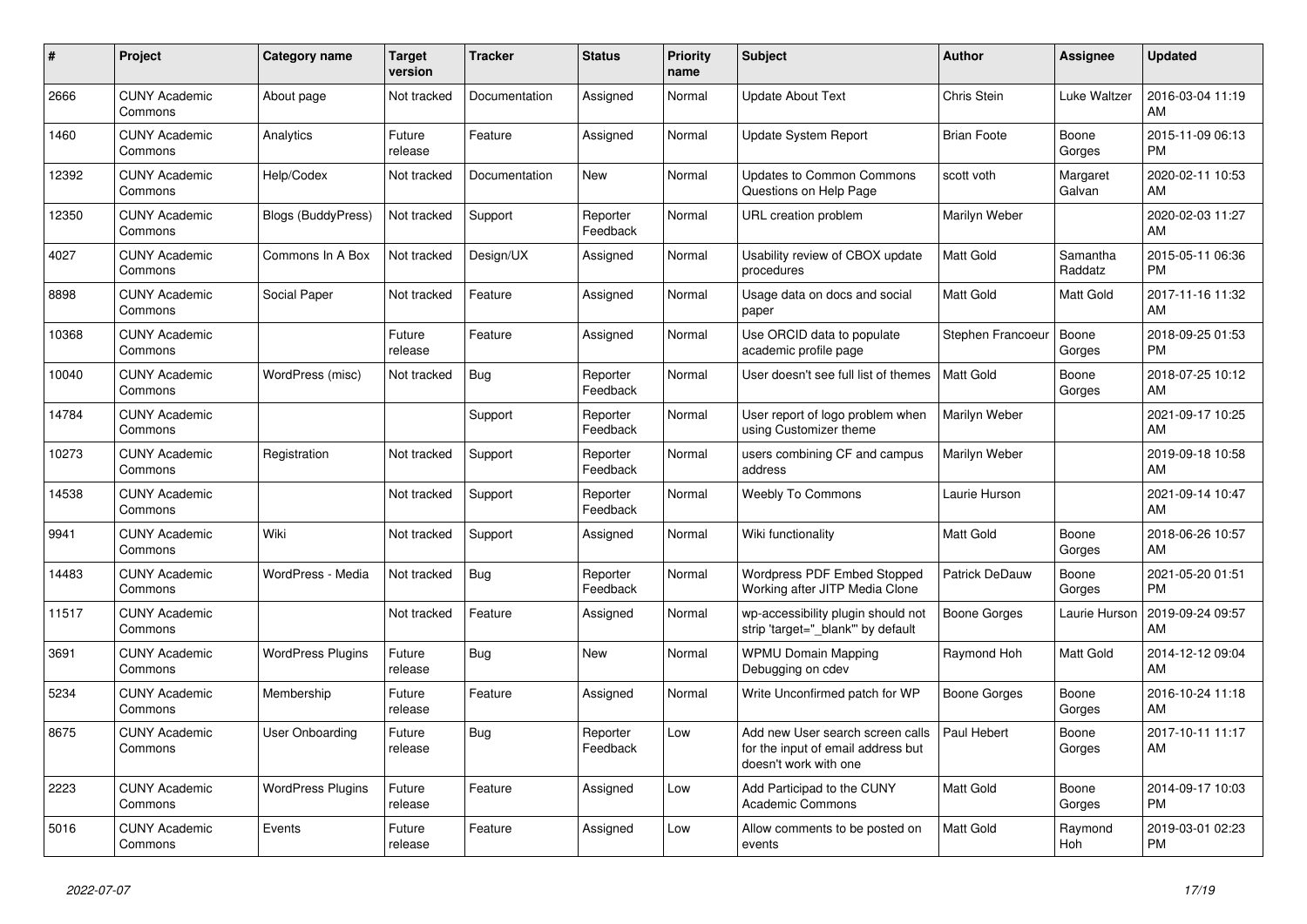| #    | Project                         | <b>Category name</b>       | <b>Target</b><br>version | <b>Tracker</b> | <b>Status</b>        | Priority<br>name | <b>Subject</b>                                                                                                                                        | Author                  | <b>Assignee</b>     | <b>Updated</b>                |
|------|---------------------------------|----------------------------|--------------------------|----------------|----------------------|------------------|-------------------------------------------------------------------------------------------------------------------------------------------------------|-------------------------|---------------------|-------------------------------|
| 1167 | <b>CUNY Academic</b><br>Commons | <b>Email Invitations</b>   | Future<br>release        | Feature        | <b>New</b>           | Low              | Allow email invitations to be resent                                                                                                                  | Boone Gorges            | Boone<br>Gorges     | 2015-11-12 12:53<br>AM        |
| 3354 | <b>CUNY Academic</b><br>Commons | <b>Group Files</b>         | Future<br>release        | Feature        | Assigned             | Low              | Allow Group Download of Multiple<br><b>Selected Files</b>                                                                                             | Matt Gold               | Chris Stein         | 2014-08-01 08:50<br>AM        |
| 1165 | <b>CUNY Academic</b><br>Commons | <b>Email Invitations</b>   | Future<br>release        | Feature        | Assigned             | Low              | Allow saved lists of invitees under<br>Send Invites                                                                                                   | <b>Boone Gorges</b>     | Boone<br>Gorges     | 2015-11-09 06:03<br><b>PM</b> |
| 1166 | <b>CUNY Academic</b><br>Commons | <b>Email Invitations</b>   | Future<br>release        | Feature        | New                  | Low              | Better organizational tools for Sent<br>Invites                                                                                                       | <b>Boone Gorges</b>     | Boone<br>Gorges     | 2015-11-09 06:02<br><b>PM</b> |
| 6749 | <b>CUNY Academic</b><br>Commons | Events                     | Future<br>release        | <b>Bug</b>     | <b>New</b>           | Low              | BPEO iCal request can trigger<br>very large number of DB queries                                                                                      | Boone Gorges            | Raymond<br>Hoh      | 2016-11-15 10:09<br><b>PM</b> |
| 1417 | <b>CUNY Academic</b><br>Commons | <b>BuddyPress Docs</b>     | Future<br>release        | Feature        | Assigned             | Low              | <b>Bulk actions for BuddyPress Docs</b>                                                                                                               | <b>Boone Gorges</b>     | Boone<br>Gorges     | 2016-10-17 10:41<br><b>PM</b> |
| 5058 | <b>CUNY Academic</b><br>Commons | Social Paper               | Future<br>release        | Feature        | New                  | Low              | Can there be a clearer signal that<br>even when comments have<br>already been made you add<br>comments by clicking on the side?<br>(SP suggestion #5) | Marilyn Weber           | Samantha<br>Raddatz | 2016-02-11 10:24<br><b>PM</b> |
| 940  | <b>CUNY Academic</b><br>Commons | Redmine                    | Future<br>release        | Feature        | Assigned             | Low              | Communication with users after<br>releases                                                                                                            | <b>Matt Gold</b>        | Dominic<br>Giglio   | 2012-09-09 04:36<br><b>PM</b> |
| 6392 | <b>CUNY Academic</b><br>Commons | Group Forums               | Future<br>release        | Design/UX      | Assigned             | Low              | Composition/Preview Panes in<br>Forum Posts                                                                                                           | Luke Waltzer            | Paige Dupont        | 2016-10-21 04:26<br><b>PM</b> |
| 3080 | <b>CUNY Academic</b><br>Commons | <b>Group Files</b>         | Future<br>release        | Feature        | Assigned             | Low              | Create a system to keep track of<br>file changes                                                                                                      | Matt Gold               | Boone<br>Gorges     | 2014-02-26 10:04<br><b>PM</b> |
| 3615 | <b>CUNY Academic</b><br>Commons | Redmine                    | Not tracked              | Feature        | <b>New</b>           | Low              | Create Redmine issues via email                                                                                                                       | Dominic Giglio          | Boone<br>Gorges     | 2017-11-16 11:36<br>AM        |
| 333  | <b>CUNY Academic</b><br>Commons | <b>Email Notifications</b> | Future<br>release        | Feature        | Assigned             | Low              | Delay Forum Notification Email<br>Delivery Until After Editing Period<br>Ends                                                                         | <b>Matt Gold</b>        | Raymond<br>Hoh      | 2015-11-09 06:01<br><b>PM</b> |
| 310  | <b>CUNY Academic</b><br>Commons | BuddyPress (misc)          | Future<br>release        | Feature        | Assigned             | Low              | Friend Request Email                                                                                                                                  | <b>Matt Gold</b>        | Samantha<br>Raddatz | 2015-11-09 05:08<br><b>PM</b> |
| 8498 | <b>CUNY Academic</b><br>Commons | <b>WordPress Plugins</b>   | Future<br>release        | Feature        | New                  | Low              | <b>Gravity Forms Email Users</b>                                                                                                                      | Raffi<br>Khatchadourian | Matt Gold           | 2017-10-13 12:58<br><b>PM</b> |
| 2013 | <b>CUNY Academic</b><br>Commons | Public Portfolio           | Future<br>release        | Feature        | Assigned             | Low              | Have Profile Privacy Options show<br>up only for filled-in fields                                                                                     | Matt Gold               | Boone<br>Gorges     | 2015-11-09 06:09<br><b>PM</b> |
| 3048 | <b>CUNY Academic</b><br>Commons | Public Portfolio           | Future<br>release        | Feature        | New                  | Low              | Images for rich text profile fields                                                                                                                   | <b>Boone Gorges</b>     | Boone<br>Gorges     | 2014-02-19 12:56<br><b>PM</b> |
| 2577 | <b>NYCDH Community</b><br>Site  |                            |                          | Feature        | Assigned             | Low              | Investigate Potential to Add Links<br>to the Forum                                                                                                    | Mark Newton             | Alex Gil            | 2013-05-16 09:40<br><b>PM</b> |
| 1456 | <b>CUNY Academic</b><br>Commons | Group Invitations          | Future<br>release        | Feature        | Reporter<br>Feedback | Low              | Invite to Group Button from Profile   Matt Gold<br>Field                                                                                              |                         | Samantha<br>Raddatz | 2015-11-09 05:59<br><b>PM</b> |